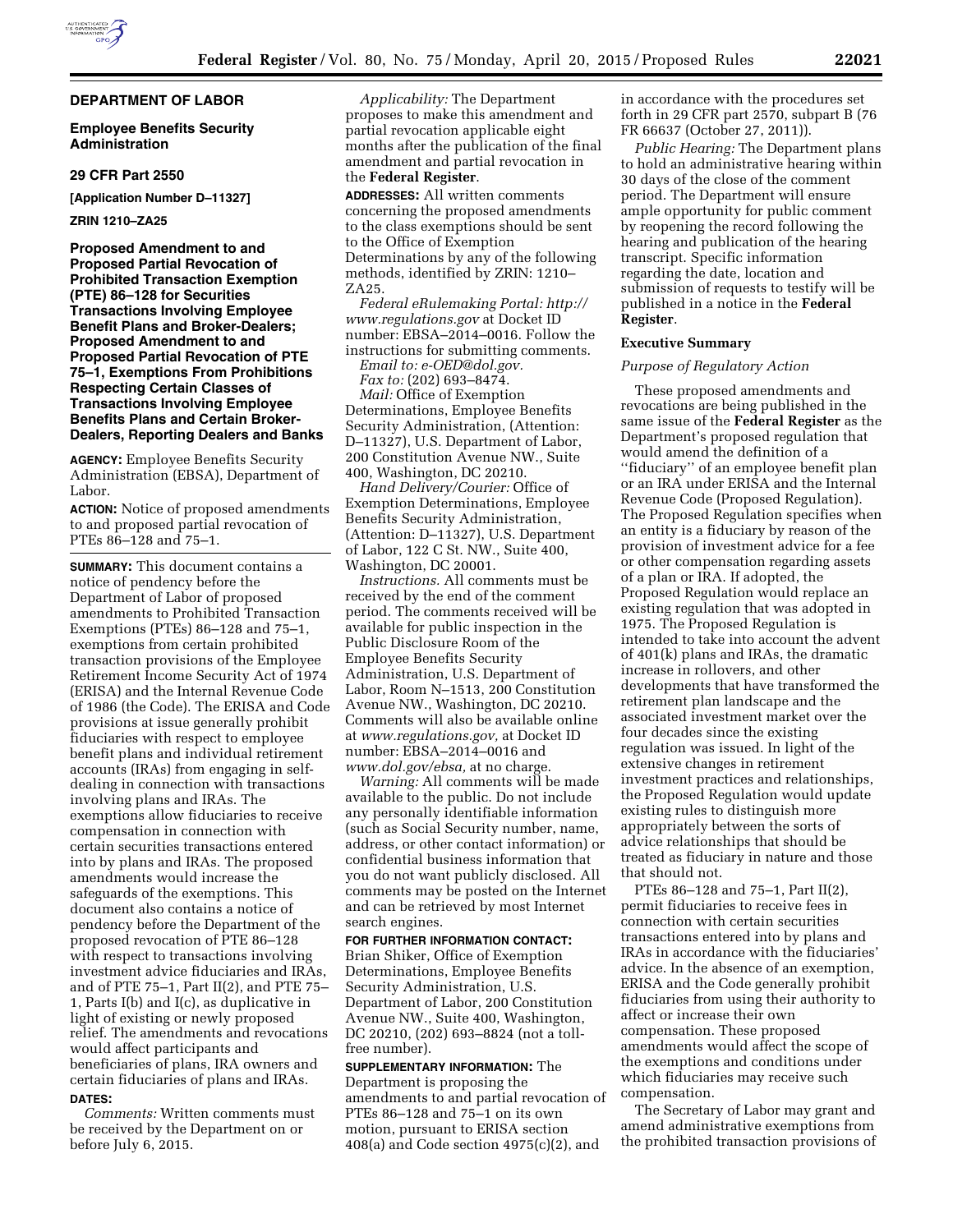Department must find that the amended exemption is administratively feasible, in the interests of plans, their participants and beneficiaries and IRA owners, and protective of the rights of participants and beneficiaries of such plans and IRA owners. Interested parties are permitted to submit comments to the Department through July 6, 2015. The Department plans to hold an administrative hearing within 30 days of the close of the comment period.

### *Summary of the Major Provisions*

PTE 86–128 currently provides an exemption for certain fiduciaries and their affiliates to receive a fee from a plan or IRA for effecting or executing securities transactions as an agent on behalf of the plan or IRA. It also allows a fiduciary to act in an ''agency cross transaction''—as an agent both for the plan or IRA and for another party—and receive reasonable compensation from the other party. The exemption generally requires compliance with certain conditions such as advance disclosures to and approval by an independent fiduciary, although such conditions are not currently applicable to transactions involving IRAs.

This proposed amendment to PTE 86– 128 would increase the safeguards of the exemption in a number of ways. The amendment would require fiduciaries relying on the exemption to adhere to certain ''Impartial Conduct Standards,'' including acting in the best interest of the plans and IRAs when providing advice, and would define the types of payments that are permitted under the exemption. The amendment would restrict relief under this exemption to IRA fiduciaries that have discretionary authority or control over the management of the IRA's assets (*i.e.,*  investment managers) and would take the additional step of imposing the exemption's conditions on investment management fiduciaries when they engage in transactions with IRAs. The proposal would revoke relief for fiduciaries who provide investment advice to IRAs. A new exemption for receipt of compensation by fiduciaries who provide investment advice to IRAs, plan participants, and certain small

plans is proposed elsewhere in this issue of the **Federal Register** in the ''Best Interest Contract Exemption.'' In the Department's view, the provisions of the Best Interest Contract Exemption better protect the interests of IRAs with respect to investment advice regarding securities transactions.

This proposed amendment also would add a new transaction to the exemption for certain fiduciaries to act as principals (as opposed to agents for third parties) in selling mutual fund shares to plans and IRAs and to receive commissions for doing so. An exemption for this transaction is currently available in PTE 75–1, Part II(2), with few applicable safeguards.

Several changes are proposed with respect to PTE 75–1. The Department is proposing to revoke PTE 75–1, Part II(2), as that exemption would be incorporated within PTE 86–128 subject to additional safeguards. Part I(b) and (c) of PTE 75–1 also would be revoked. These provisions of PTE 75–1 provide relief for certain non-fiduciary services to plans and IRAs. If these provisions are revoked, persons seeking to engage in such transactions should look to the existing statutory exemptions provided in ERISA section 408(b)(2) and Code section 4975(d)(2), and the Department's implementing regulations at 29 CFR 2550.408b-2, for relief.

Finally, this document proposes to amend the remaining exemption of PTE 75–1, Part II, to revise the recordkeeping requirement of that exemption.

## *Executive Order 12866 and 13563 Statement*

Secretary of Labor. 2ERISA section 404(a). make the agencies' regulatory programs Under Executive Orders 12866 and 13563, the Department must determine whether a regulatory action is ''significant'' and therefore subject to the requirements of the Executive Order and subject to review by the Office of Management and Budget (OMB). Executive Orders 12866 and 13563 direct agencies to assess all costs and benefits of available regulatory alternatives and, if regulation is necessary, to select regulatory approaches that maximize net benefits (including potential economic, environmental, public health and safety effects, distributive impacts, and equity). Executive Order 13563 emphasizes the importance of quantifying both costs and benefits, of reducing costs, of harmonizing and streamlining rules, and of promoting flexibility. It also requires federal agencies to develop a plan under which the agencies will periodically review their existing significant regulations to

more effective or less burdensome in achieving their regulatory objectives.

Under Executive Order 12866, ''significant'' regulatory actions are subject to the requirements of the Executive Order and review by the Office of Management and Budget (OMB). Section 3(f) of Executive Order 12866, defines a ''significant regulatory action'' as an action that is likely to result in a rule (1) having an annual effect on the economy of \$100 million or more, or adversely and materially affecting a sector of the economy, productivity, competition, jobs, the environment, public health or safety, or State, local or tribal governments or communities (also referred to as ''economically significant'' regulatory actions); (2) creating serious inconsistency or otherwise interfering with an action taken or planned by another agency; (3) materially altering the budgetary impacts of entitlement grants, user fees, or loan programs or the rights and obligations of recipients thereof; or (4) raising novel legal or policy issues arising out of legal mandates, the President's priorities, or the principles set forth in the Executive Order. Pursuant to the terms of the Executive Order, OMB has determined that this action is ''significant'' within the meaning of Section 3(f)(4) of the Executive Order. Accordingly, the Department has undertaken an assessment of the costs and benefits of the proposed amendment, and OMB has reviewed this regulatory action.

### **Background**

As explained more fully in the preamble to the Department's proposed regulation on the definition of fiduciary under ERISA section 3(21)(A)(ii) and Code section 4975(e)(3)(B), also published in this issue of the **Federal Register**, ERISA is a comprehensive statute designed to protect the interests of plan participants and beneficiaries, the integrity of employee benefit plans, and the security of retirement, health, and other critical benefits. The broad public interest in ERISA-covered plans is reflected in its imposition of stringent fiduciary responsibilities on parties engaging in important plan activities, as well as in the tax-favored status of plan assets and investments. One of the chief ways in which ERISA protects employee benefit plans is by requiring that plan fiduciaries comply with fundamental obligations rooted in the law of trusts. In particular, plan fiduciaries must manage plan assets prudently and with undivided loyalty to the plans and their participants and beneficiaries.2 In

<sup>1</sup>Regulations at 29 CFR 2570.30 to 2570.52 describe the procedures for applying for an administrative exemption under ERISA. Code section 4975(c)(2) authorizes the Secretary of the Treasury to grant exemptions from the parallel prohibited transaction provisions of the Code. Reorganization Plan No. 4 of 1978 (5 U.S.C. app. at 214 (2000)) generally transferred the authority of the Secretary of the Treasury to issue administrative exemptions under Code section 4975 to the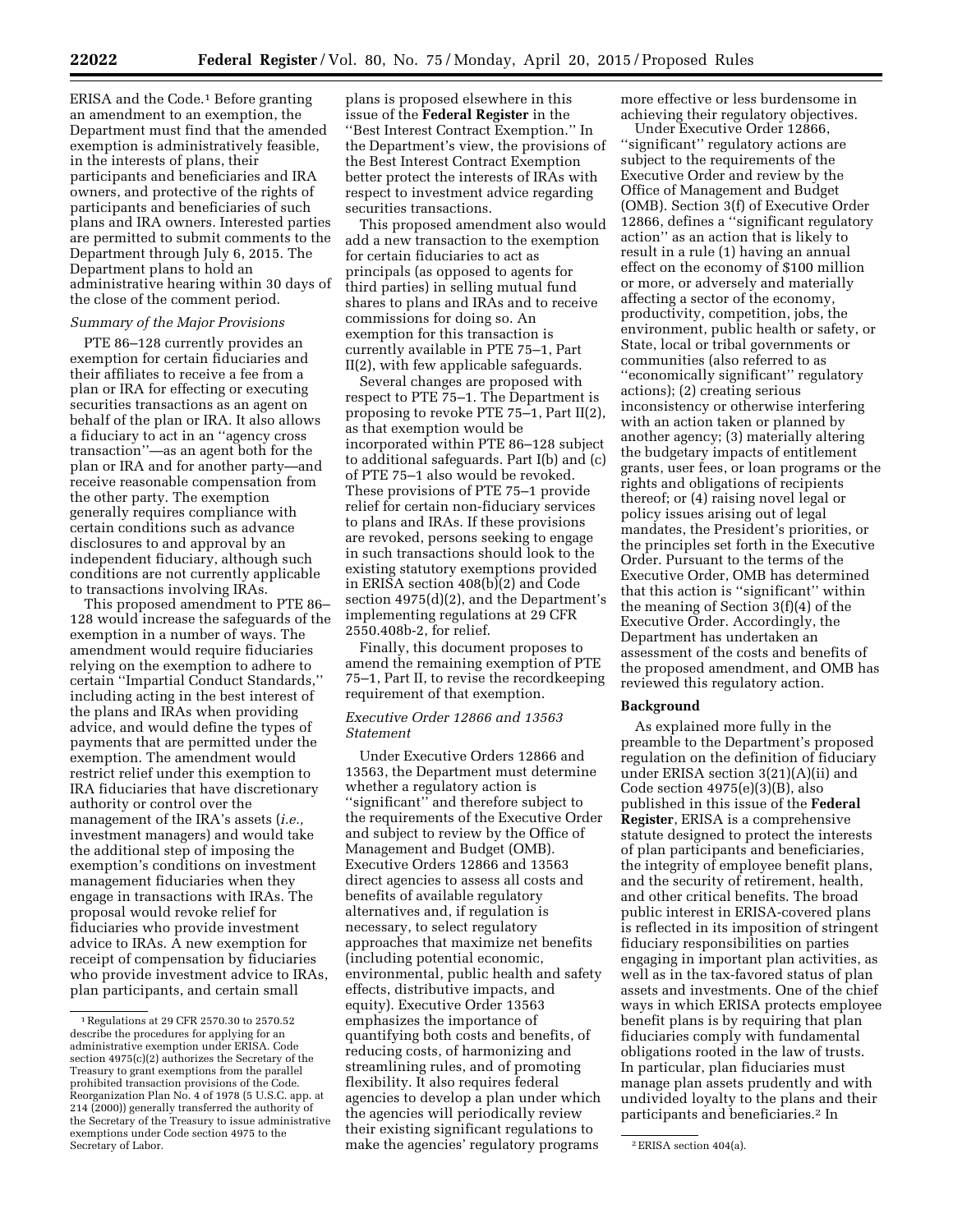addition, they must refrain from engaging in ''prohibited transactions,'' which ERISA forbids because of the dangers posed by the fiduciaries' conflicts of interest with respect to the transactions.3 When fiduciaries violate ERISA's fiduciary duties or the prohibited transaction rules, they may be held personally liable for the breach.<sup>4</sup> In addition, violations of the prohibited transaction rules are subject to excise taxes under the Code.

The Code also has rules regarding fiduciary conduct with respect to taxfavored accounts that are not generally covered by ERISA, such as IRAs. Although ERISA's general fiduciary obligations of prudence and loyalty do not govern the fiduciaries of IRAs, these fiduciaries are subject to the prohibited transaction rules. In this context fiduciaries engaging in the illegal transactions are subject to an excise tax enforced by the Internal Revenue Service. Unlike participants in plans covered by Title I of ERISA, under the Code, IRA owners cannot bring suit against fiduciaries under ERISA for violation of the prohibited transaction rules and fiduciaries are not personally liable to IRA owners for the losses caused by their misconduct. Elsewhere in this issue of the **Federal Register**, however, the Department is proposing two new class exemptions that would create contractual obligations for the adviser to adhere to certain standards (the Impartial Conduct Standards). IRA owners would have a right to enforce these new contractual rights.

Under this statutory framework, the determination of who is a ''fiduciary'' is of central importance. Many of ERISA's protections, duties, and liabilities hinge on fiduciary status. In relevant part, section 3(21)(A) of ERISA and section 4975(e)(3) of the Code provide that a person is a fiduciary with respect to a plan or IRA to the extent he or she (1) exercises any discretionary authority or discretionary control with respect to management of such plan or IRA, or exercises any authority or control with respect to management or disposition of its assets; (2) renders investment advice for a fee or other compensation, direct or indirect, with respect to any moneys or other property of such plan or IRA, or has any authority or responsibility to do so; or, (3) has any discretionary authority or discretionary responsibility in the administration of such plan or IRA.

ERISA section 406(b)(1) and Code section 4975(c)(1)(E) prohibit a fiduciary from dealing with the income or assets of a plan or IRA in his or her own interest or his or her own account. Parallel regulations issued by the Departments of Labor and the Treasury explain that these provisions impose on fiduciaries of plans and IRAs a duty not to act on conflicts of interest that may affect the fiduciary's best judgment on behalf of the plan or IRA. Accordingly, a fiduciary may not cause a plan or IRA to pay an additional fee to such fiduciary, or to a person in which such fiduciary has an interest that may affect the exercise of the fiduciary's best judgment as a fiduciary.

The Department understands that investment professionals are often compensated on a commission basis for effecting or executing securities transactions for plans, plan participants, and IRA owners. Because such payments vary based on the advice provided, the Department views a fiduciary that recommends to a plan or IRA a securities transaction and then receives a commission for itself or a related party as violating the prohibited transaction provisions of ERISA section 406(b) and Code section 4975(c)(1)(E).

PTE 86-128<sup>5</sup> provides an exemption from these prohibited transactions provisions for certain types of fiduciaries to use their authority to cause a plan or IRA to pay a fee to the fiduciary, or its affiliate, for effecting or executing securities transactions as agent for the plan. The exemption further provides relief for these types of fiduciaries to act as agent in an ''agency cross transaction'' for both a plan or IRA and one or more other parties to the transaction, and for such fiduciaries or their affiliates to receive fees from the other party(ies) in connection with the agency cross transaction. An agency cross transaction is defined in the exemption as a securities transaction in which the same person acts as agent for both any seller and any buyer for the purchase or sale of a security.

As originally granted, the exemption in PTE 86–128 could be used only by fiduciaries who were not discretionary trustees, plan administrators, or employers of any employees covered by the plan.6 PTE 86–128 was amended in 2002 to permit use of the exemption by discretionary trustees, and their

affiliates, without meeting the ''recapture of profits'' provisions, subject to certain additional requirements.7 Additionally, in 2011 the Department clarified that PTE 86–128 provides relief for covered transactions engaged in by fiduciaries who provide investment advice.8

If granted, this proposed amendment would make additional changes, discussed below, to PTE 86–128, as well as a re-ordering of the sections of the exemption.9 The Department notes that the relief provided under PTE 86–128 is limited to ERISA section 406(b) and Code section  $4975(c)(1)(E)$  and  $(F)$ , for self-dealing and other conflict of interest transactions involving fiduciaries. Relief from the prohibitions of ERISA section 406(a)(1)(C) or Code section  $4975(c)(1)(C)$ , for the provision of services to a plan, would be available only by meeting the requirements of the statutory exemptions of ERISA section 408(b)(2) and Code section 4975(d)(2) and the Department's regulations in 29 CFR 2550.408b–2.10

# **Description of the Proposed Amendments**

#### *I. Impartial Conduct Standards*

This proposal would amend PTE 86– 128 to require fiduciaries engaging in the exempted transactions to adhere to certain Impartial Conduct Standards. The Impartial Conduct Standards are set forth in a new proposed Section II. The standards would only be applicable to the extent they are applicable to the fiduciary's actions.

Under the first conduct standard, fiduciaries would be required to act in the plan's or IRA's best interest when providing investment advice to the plan or IRA, or managing the plan's or IRA's assets. Best interest is defined as acting with the care, skill, prudence, and diligence under the circumstances then prevailing that a prudent person would exercise based on the investment objectives, risk tolerance, financial

10These statutory exemptions provide relief for making reasonable arrangements between a plan and a party in interest (disqualified person) for, among other things, services necessary for operation of the plan, if no more than reasonable compensation is paid therefore. ERISA section  $408(b)(2)$  and Code section  $4975(d)(2)$  do not provide relief from ERISA section 406(b) or Code section  $4975(c)(1)(E)$  and  $(F)$ .

<sup>3</sup>ERISA section 406. ERISA also prohibits certain transactions between a plan and a ''party in interest.''

<sup>4</sup>ERISA section 409; *see also* ERISA section 405.

<sup>5</sup>PTE 86–128, 51 FR 41686 (November 18, 1986), replaced PTE 79–1, 44 FR 5963 (January 30, 1979) and PTE 84–46, 49 FR 22157 (May 25, 1984).

<sup>6</sup>Plan trustees, plan administrators and employers were permitted to rely on the exemption if they returned or credited to the plan all profits (recapture of profits) earned in connection with the transactions covered by the exemption.

<sup>7</sup> 67 FR 64137 (October 17, 2002).

<sup>8</sup>*See* Advisory Opinion 2011–08A (June 21, 2011).

<sup>9</sup>This proposal would move the definitions from Section I to Section VII. The other sections are reordered accordingly. Additionally, within the definitions section, the following definitions are new or revised: Independent (Section VII(f)), plan (Section VII(j)), individual retirement account (Section VII(k)), Related Entity (Section VII(l)), Best Interest (Section VII(m)), and Commission (VII(n)).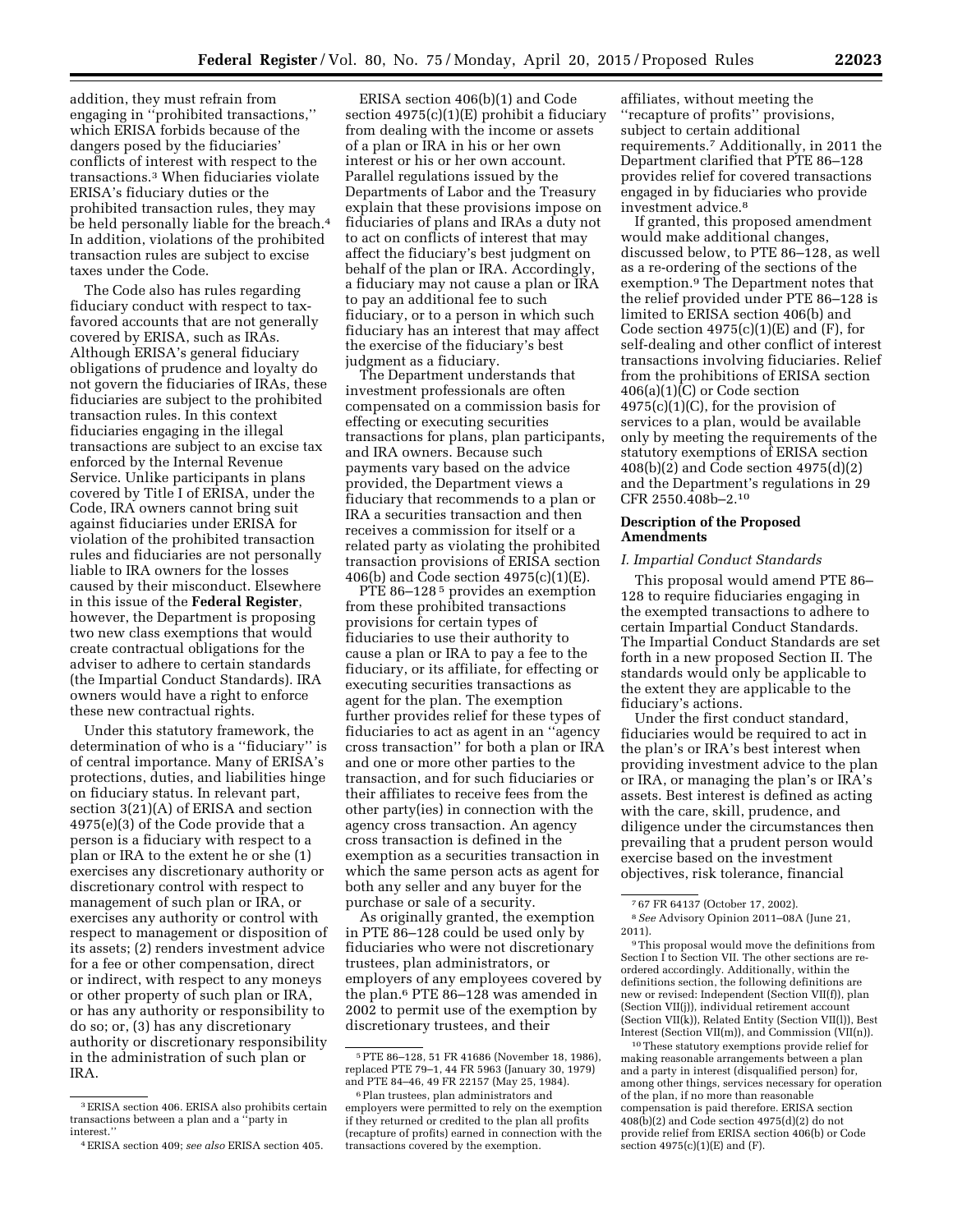circumstances, and the needs of the plan or IRA. Further, under the best interest standard, fiduciaries must act without regard to their own financial or other interests or those of any affiliates or other party. Under this standard, fiduciaries must put the plan's or IRA's interests ahead of the fiduciaries' own financial interests or those of any other party.

In this regard, the Department notes that while fiduciaries of plans covered by ERISA are subject to the ERISA section 404 standards of prudence and loyalty, the Code contains no provisions that hold IRA fiduciaries to those standards. However, as a condition of relief under the proposed exemption, both IRA and plan fiduciaries would have to agree to, and uphold, the best interest requirement that is set forth in Section II(a). The best interest standard is defined to effectively mirror the ERISA section 404 duties of prudence and loyalty, as applied in the context of fiduciary investment advice. Failure to satisfy the best interest standard would render the exemption unavailable to the fiduciary with respect to compensation received in connection with the transaction.

The second conduct standard requires that all compensation received by the fiduciary and its affiliates in connection with the applicable transaction be reasonable in relation to the total services provided to the plan or IRA. The third conduct standard requires that statements about recommended investments, fees, material conflicts of interest, and any other matters relevant to a plan's or IRA's investment decisions, are not misleading. The Department notes in this regard that a fiduciary's *failure* to disclose a material conflict of interest may be considered a misleading statement. Transactions that violate the requirements are not likely to be in the interests of or protective of plans, their participants and beneficiaries, and IRA owners.

Unlike the new exemption proposals published elsewhere in the **Federal Register**, these proposed amendments do not require fiduciaries to contractually warrant compliance with applicable federal and state laws. However, the Department notes that significant violations of applicable federal or state law could also amount to violations of the Impartial Conduct Standards, such as the best interest standard, in which case, these exemptions, as amended, would be deemed unavailable for transactions occurring in connection with such violations.

#### *II. IRAs*

Currently, Section IV(a) of PTE 86– 128 contains an exception from the conditions of the exemption for covered transactions engaged in on behalf of individual retirement accounts described in 29 CFR 2510.3–2(d) (IRAs), and plans, other than training programs, that cover no employees within the meaning of 29 CFR 2510.3–3. The exception was included in response to comments received on the original proposal of PTE 86–128's predecessor, PTE 79–1, suggesting that such plans and IRAs did not need the protection provided by the conditions of the exemption because the participants of such plans and IRAs directly exercise control over their accounts. Additionally, the comments suggested that imposing the conditions on these plans and IRAs would result in unnecessary costs.<sup>11</sup>

Upon reconsideration of the issue, however, the Department has determined that these policy reasons do not support a continued exception from the conditions of PTE 86–128 for IRAs. Since PTE 86–128 was granted, the amount of assets held in IRAs has grown dramatically. The financial services marketplace has become more complex, and compensation structures and the types of products offered have changed significantly beyond what the Department contemplated at the time. The fact that IRA owners generally do not benefit from the protections afforded by the fiduciary duties owed by plan sponsors to their employee benefit plans makes it all the more critical that appropriate safeguards in an exemption apply to IRAs.

The Department therefore is proposing to revise the exemption in several ways with respect to transactions involving IRAs. First, if the amendment is adopted, fiduciaries that exercise discretionary authority or control with respect to IRAs as described in Code section 4975(e)(3)(A) (*i.e.,* investment managers) will be required, among other things, to make the disclosures and receive approvals that are currently required by the exemption with respect to other types of plans. The Department believes that compliance with these conditions will enhance the ability of the authorizing fiduciary, which, in the case of an IRA would be the IRA owner, to monitor fees and compensation paid in connection with their accounts.

Further, if the amendment is adopted, the exemption will no longer provide relief to IRA fiduciaries engaging in the

covered transactions if they are fiduciaries due to the provision of investment advice for a fee as described in Code section 4975(e)(3)(B). This change is reflected in a proposed new Section I(c), setting forth the scope of the exemption, which will apply on a prospective basis. Elsewhere in this issue of the **Federal Register**, the Department has proposed a new exemption that specifically provides relief for the receipt by such fiduciaries of a broad range of types of compensation (Best Interest Contract Exemption). The Best Interest Contract Exemption was crafted to protect the interests of retail retirement investors plan participants and beneficiaries, IRA owners and small plan sponsors—that rely on fiduciary investment advisers to engage in securities transactions, and it contains safeguards specifically crafted for these investors. The exemption requires the investment advice fiduciary to contractually acknowledge fiduciary status, commit to adhere to basic standards of impartial conduct, adopt policies and procedures reasonably designed to minimize the harmful impact of conflicts of interest, and disclose basic information on their conflicts of interest and on the cost of their advice. As a result, the exemption ensures that IRA owners have a contract-based claim to hold their fiduciary investment advisers accountable if they violate basic obligations of prudence and loyalty.

The proposed definition of IRA in Section I(c) is ''any trust, account or annuity described in Code section  $4975(e)(1)(B)$  through  $(F)$ , including, for example, an individual retirement account described in section 408(a) of the Code and a health savings account described in section 223(d) of the Code.'' The Department notes that this is not identical to the definition currently in Section IV(a), the exception for IRAs, which is ''individual retirement accounts meeting the conditions of 29 CFR 2510.3–2(d), or plans, other than training programs, that cover no employees within the meaning of 29 CFR 2510.3–3.'' However, this new definition is identical to the definition of IRA used in the proposed Best Interest Contract Exemption. Accordingly, the Best Interest Contract Exemption will be available for transactions involving IRAs that are excluded from this exemption.

# *III. The Mutual Fund Exemption of PTE 75–1, Part II*

PTE 75–1, granted October 31, 1975,12 provides an exemption for broker-

<sup>11</sup>*See* preamble to PTE 79–1, 44 FR 5963, 5964

<sup>12 40</sup> FR 50845 (Oct. 31, 1975).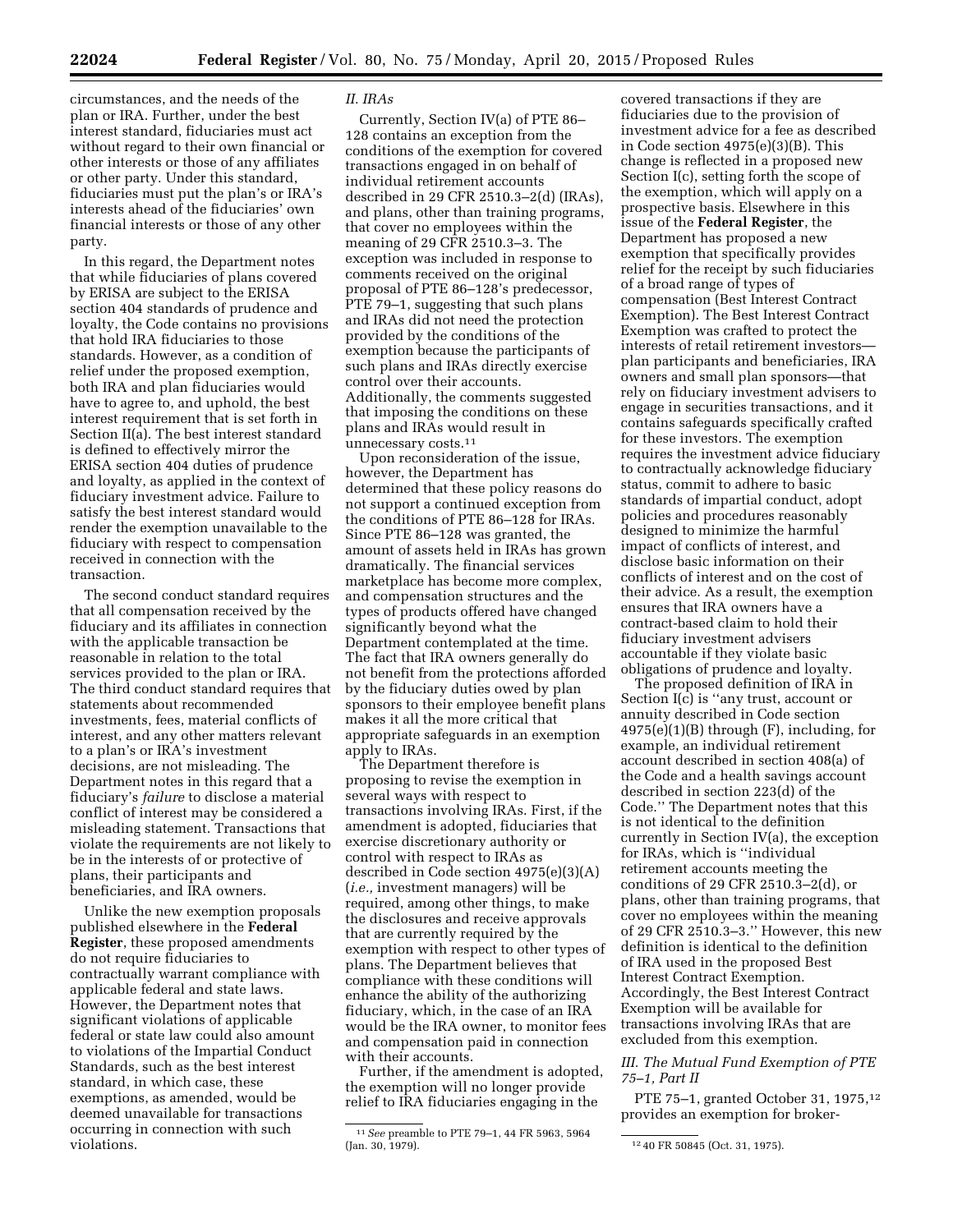dealers, reporting dealers and banks to engage in certain classes of transactions with employee benefit plans and IRAs. The exemption has five parts, two of which (Part II and Part  $\hat{V}$ ) were amended in 2006.13

Part II of PTE 75–1 is captioned ''Principal transactions.'' Part II(1) of the exemption permits the purchase or sale of a security between an employee benefit plan or IRA and a broker-dealer registered under the Securities Exchange Act of 1934 (15 U.S.C. 78a *et. seq.*), a reporting dealer who makes primary markets in securities of the United States Government or of any agency of the United States Government and reports daily to the Federal Reserve Bank of New York its positions with respect to Government securities and borrowings thereon, or a bank supervised by the United States or a State. The exemption provided in Part II(1) does not extend to the fiduciary self-dealing and conflicts of interest prohibitions of ERISA and the Code.

PTE 75–1, Part II(2), contains a special exemption for mutual fund purchases (the mutual fund exemption) between fiduciaries and plans or IRAs. Although it does provide relief for fiduciary selfdealing and conflicts of interest, the exemption is only available if the fiduciary who decides on behalf of the plan or IRA to enter into the transaction is not a principal underwriter for, or affiliated with, the mutual fund.

In 2004, when proposing to amend Part II of PTE 75-1,<sup>14</sup> the Department sought public comments on the current utility of the mutual fund exemption. The Department was uncertain if the mutual fund exemption continued to provide meaningful relief to fiduciaries, insofar as many sales of mutual fund shares are made to and from the mutual fund itself. It was the Department's understanding that any broker-dealer involvement in these mutual fund transactions was as agent on behalf of a plan or IRA. Under such circumstances, the transactions would not appear to be properly characterized as ''principal'' transactions.

The Department received three comments on the continuing utility of the mutual fund exemption. The commenters stated that the mutual fund exemption continued to be widely used by the public. As background, the commenters noted that mutual fund transactions had some characteristics of principal transactions as well as agency transactions. In 1975, when the mutual fund exemption was originally granted, mutual funds typically entered into

distribution agreements with principal underwriters, and the underwriters in turn entered into selling agreements designated as ''dealer'' agreements, with retail broker-dealers. However, sales of mutual funds under these dealer agreements exhibited many of the economic characteristics of agency transactions. For example, commenters stated that the selling broker-dealer was not at risk because it could not inventory mutual fund shares. Additionally, as mutual funds were required to be sold at net asset value (NAV), the broker-dealer usually received a fixed sales commission for effecting the transaction, rather than a negotiable dealer mark-up.

These commenters indicated that these features were still commonplace in mutual fund transactions. Additionally, the commenters indicated that this exemption was commonly understood to provide relief for the receipt of commissions by such brokerdealer fiduciaries in connection with the transactions.15 In issuing the final amendment to PTE 75–1, Part II, the Department acknowledged these comments and stated that additional time was needed to fully consider the issues raised in these comments. Pending further action by the Department, the mutual fund exemption has remained in effect.<sup>16</sup>

After further consideration of these comments, the Department concurs that the relief provided by the mutual fund exemption remains relevant to brokerdealer fiduciaries that use their authority to cause plans and IRAs to purchase mutual fund shares. The Department believes that the transaction described in PTE 75–1, Part II(2), is most accurately described as a ''riskless principal'' transaction, in which the fiduciary that is providing investment advice purchases shares on its own account for the purpose of covering a purchase order previously received from a plan or IRA, and then sells the shares to the plan or IRA to satisfy the order.

However, the existing mutual fund exemption needs to be revised in a manner that would make it consistent

with more recent exemptions that similarly provide broad relief from fiduciary self-dealing and conflicts of interest. PTE 86–128 covers transactions that are the most similar to those covered in the mutual fund exemption in that the relief it provides permits a fiduciary to use its authority to receive a commission for effecting or executing a plan's or IRA's securities transactions as agent for the plan or IRA, subject to a number of specific requirements designed to protect the interests of plan participants and beneficiaries and IRA owners.

The Department is therefore proposing a new Section I(b) of PTE 86– 128 that would provide relief for the transaction currently covered in PTE 75–1, Part II(2). New Section I(b) would permit a broker-dealer fiduciary to use its authority to cause a plan (or IRA, as applicable) to purchase shares of a mutual fund from the broker-dealer fiduciary, acting as principal, where the shares were acquired solely to cover the plan's prior order, and for the receipt of a commission by such fiduciary in connection with the transaction.17 Consistent with the exemption originally provided for this transaction in PTE 75–1, Part II(2), relief is not available if such fiduciary is a principal underwriter for, or affiliated with, such investment company. The Department intends that, with respect to this new proposed transaction, the compensation to the broker-dealer will be limited to the commission (*i.e.,* sales load) disclosed by the mutual fund, but may be paid either by the plan or the mutual fund.

To provide certainty with respect to the payments permitted by the exemption in both Section I(a) and newly proposed Section I(b), the Department is proposing a new defined term ''Commission.'' This term, used in Section I(b), will also replace the language currently in the exemption that permits a fiduciary to cause a plan or IRA to pay a ''fee for effecting or executing securities transactions.'' The term ''Commission'' is defined to mean a brokerage commission or sales load paid for the service of effecting or executing the transaction, but not a 12b– 1 fee, revenue sharing payment,

<sup>13</sup> 71 FR 5883 (Feb. 3, 2006).

<sup>14</sup> 69 FR 23216 (April 28, 2004).

<sup>15</sup>Although PTE 75–1, Part II, is silent on the payment of commissions, the commenters point to the preamble to the proposal of PTE 77-9 (41 FR 56760, December 29, 1976)(final exemption superseded by PTE 84–24, 49 FR 13208, April 3, 1984, as amended, 71 FR 5887, February 3, 2006) which states that PTE 75–1, Part II, covers ''the purchase and sale of mutual fund shares by a plan from or to a broker-dealer which is a plan fiduciary, provided that such broker-dealer is not a principal underwriter for, or affiliated with, such mutual fund, and the receipt of commissions by such fiduciary/broker-dealer in connection with the purchase of mutual fund shares by plans.'' 16 71 FR 5883, 5885 (Feb. 3, 2006).

 $^{\rm 17}$  Section I(b) would provide relief from the restrictions of ERISA section 406(a)(1)(A) and (D) and 406(b) and the taxes imposed by Code section 4975(a) and (b), by reason of Code section  $4975(c)(1)(A)$ ,  $(D)$ ,  $(E)$  and  $(F)$ . The proposed new covered transaction, as a principal transaction, involves the purchase and sale of shares between a plan and a party in interest, and the transfer of a plan asset to a party in interest, which would violate the cited provisions of ERISA section 406(a) and Code section 4975(c)(1)(A) and (D) in the absence of an exemption.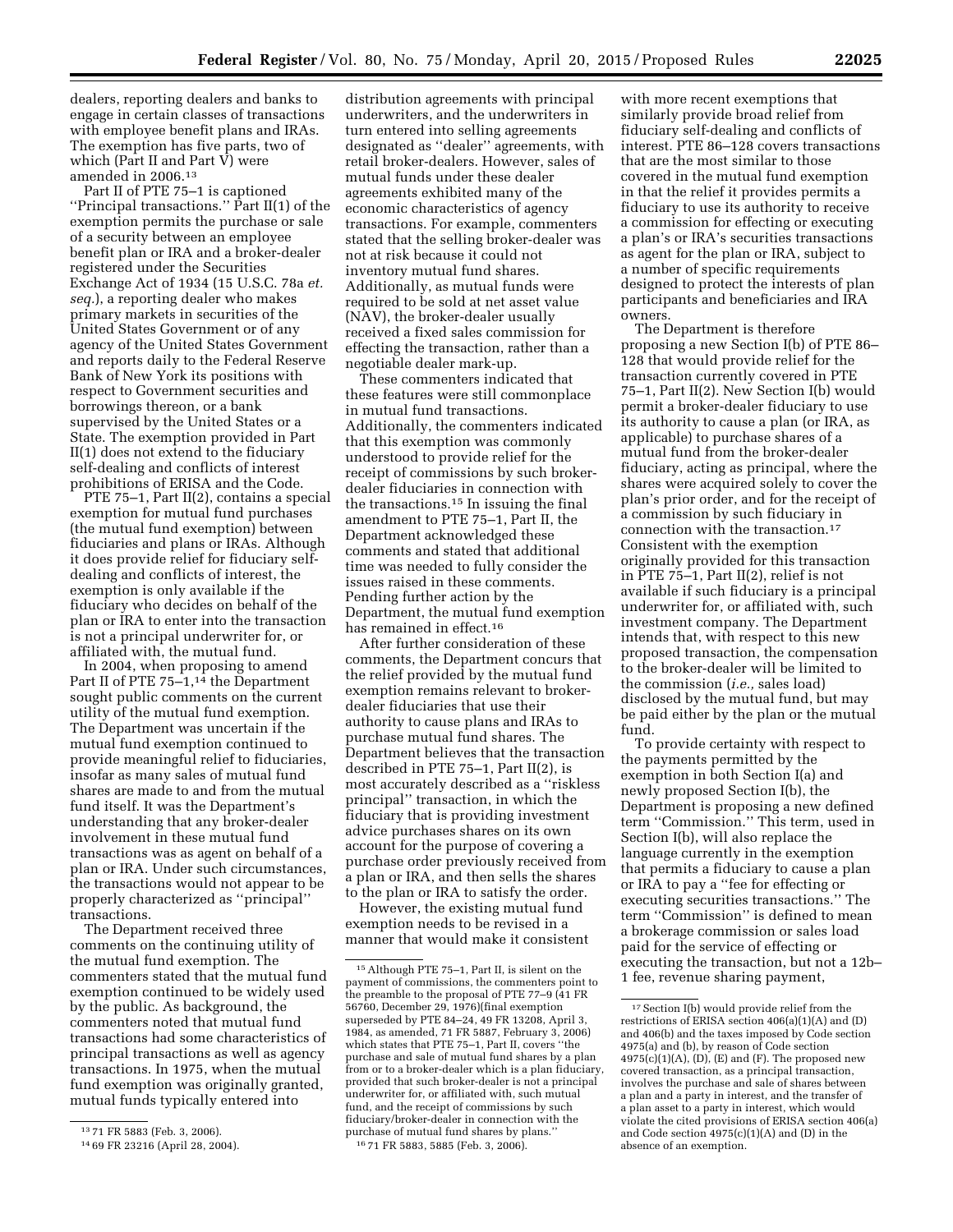marketing fee, administrative fee, sub-TA fee, or sub-accounting fee. Further, based on the language of Section I(a)(1), the term ''Commission'' as used in that section is limited to payments directly from the plan or IRA.18 On the other hand, the Commission payment described in Section I(b) is not limited to payments directly from the plan or IRA and includes payments from the mutual fund. The Department understands that sales load payments in connection with mutual fund transactions are commonly made by the mutual fund.

The proposed new covered transaction in Section I(b) would be subject to the general prohibition in PTE 86–128 on churning, and the new proposed Impartial Conduct Standards in Section II. In addition, the Department is also proposing a new Section IV to PTE 86–128 which sets forth conditions applicable solely to the proposed new covered transaction. The proposed new Section IV incorporates conditions currently applicable to PTE  $75-1$ , Part II(2).

Specifically, the conditions applicable to the proposed new covered transaction in Section I(b), as set forth in proposed Section IV, are: (1) The fiduciary customarily sells securities for its own account in the ordinary course of its business as a broker-dealer; (2) the transaction is at least as favorable to the plan or IRA as an arm's length transaction with an unrelated party would be; and (3) unless rendered inapplicable by Section V of the exemption, the requirements of Sections III(a) through III(f), III(h) and III(i) (if applicable), and III(j) are satisfied with respect to the transaction. The Department seeks comments as to whether any of the conditions described in Section IV(c) should be revised as applied to the proposed new covered transaction. The exceptions contained in Section V would be applicable to this proposed new covered transaction as well.19

Relief is not proposed in the new Section I(b) for sales by a plan or IRA to a fiduciary due to the Department's belief that it is not necessary for a plan or IRA to sell a mutual fund share to a fiduciary that is acting as a principal. The Department requests comment on this limitation, as well as on its understanding of this transaction and the related fee payments.

Additionally, in connection with the proposed new covered transaction, the Department is proposing to revoke the mutual fund exemption provisions from PTE 75–1, Part II(2). The Department is further proposing to revise the recordkeeping provisions of Section (e) of PTE 75–1, Part II. Section (e) currently provides that records demonstrating compliance with the exemption must be maintained by the plan or IRA involved in the transaction. The proposed amendment would place the responsibility for maintaining such records on the broker-dealer, reporting dealer, or bank engaging in the transaction with such plan or IRA.

#### *IV. Relief for Related Entities*

Currently, PTE 86–128 provides relief for a fiduciary to use its authority to cause a plan or IRA to pay a fee to *that person* for effecting or executing securities transactions. The term ''person'' is defined to include the person's affiliates, which are: (1) Any person directly or indirectly, through one or more intermediaries, controlling, controlled by, or under common control with, the person; (2) any officer, director, partner, employee, relative (as defined in ERISA section 3(15)), brother, sister, or spouse of a brother or sister, of the person; and (3) any corporation or partnership of which the person is an officer, director or employee or in which such person is a partner.

The Department understands that in some cases, fiduciaries are concerned that the relief provided by the exemption to persons (including their affiliates) is too narrow. In this regard, it is a prohibited transaction for a fiduciary to use the ''authority, control, or responsibility which makes such a person a fiduciary to cause a plan to pay an additional fee to such fiduciary (or to a person in which such fiduciary has an interest which may affect the exercise of such fiduciary's best judgment as a fiduciary) to provide a service.'' 20 The concern expressed to the Department is that the definition of affiliate is not broad enough to cover all persons in whom a fiduciary has an interest that may affect its best judgment. Specifically, it is not necessary for a fiduciary to have control over or be

under control by an entity in order for the fiduciary to have an interest in the entity that may affect the exercise of the fiduciary's best judgment as a fiduciary.

To address this concern, the amendment would add relief for covered transactions when fees are paid to a ''related entity.'' 21 The term "related entity" is defined as an entity, other than an affiliate, in which a fiduciary has an interest that may affect the exercise of its best judgment as a fiduciary. Additionally, Section II(b) of the exemption would reflect this additional relief to related entities. Section II(b) would require that all compensation received by the person (*i.e.,* the fiduciary and its affiliates) and any related entity in connection with the transaction is reasonable in relation to the total services the person provides to the plan or IRA.

The Department requests comment on the necessity of incorporating relief for related entities in PTE 86–128, and the approach taken in this proposal to do so.

# *V. The 2002 Amendment and Clarification of Recapture of Profits Exception of PTE 86–128*

As explained above, discretionary trustees were first permitted to rely on PTE 86–128 without meeting the ''recapture of profits'' provision pursuant to an amendment in 2002 (2002 Amendment). To effect this change, the 2002 Amendment revised Section III(a), which had provided that ''[t]he person engaging in the covered transaction [may not be] a trustee (other than a nondiscretionary trustee), or an administrator of the plan, or an employer any of whose employees are covered by the plan.'' Under the amendment, the reference to ''trustee (other than a nondiscretionary trustee)'' was deleted from Section III(a). Further, under the amendment, discretionary trustees had to satisfy certain additional conditions, set forth in Section III(h) and (i), in order to rely on the exemption. Section III(h) provides that discretionary trustees may engage in the covered transactions only with plans or IRAs with total net assets of at least \$50 million.22 Section III(i) requires discretionary trustees to provide additional disclosures.

The Department understands that subsequent to the 2002 Amendment, questions were raised as to whether discretionary trustees were permitted to rely on the ''recapture of profits''

<sup>18</sup>Section I(a)(2) of the proposed amended exemption clarifies that relief for plan fiduciaries acting as agents in agency cross transactions is limited to compensation paid in the form of Commissions, although the Commission may be paid by the other party to the transaction.

 $19$ The condition set forth in Section V(c)(1)(B) of the exemption requires the disclosure of information that the person seeking authorization ''reasonably believes to be necessary'' for the authorizing fiduciary to determine whether the authorization should be made. This condition is followed by a list of required items. To improve objectivity of the exemption, the Department is proposing to delete the language ''reasonably believes to be necessary" from Section  $V(c)(1)(B)$ but leave the list of specified items in place.

<sup>20</sup>ERISA section 406(b); Code section 4975(c)(1)(E).

 $^{21}\mathrm{See}$ re-ordered Section VII(m).

<sup>22</sup>Special rules apply under Section III(h) for pooled funds and groups of plans maintained by a single employer or controlled group of employers.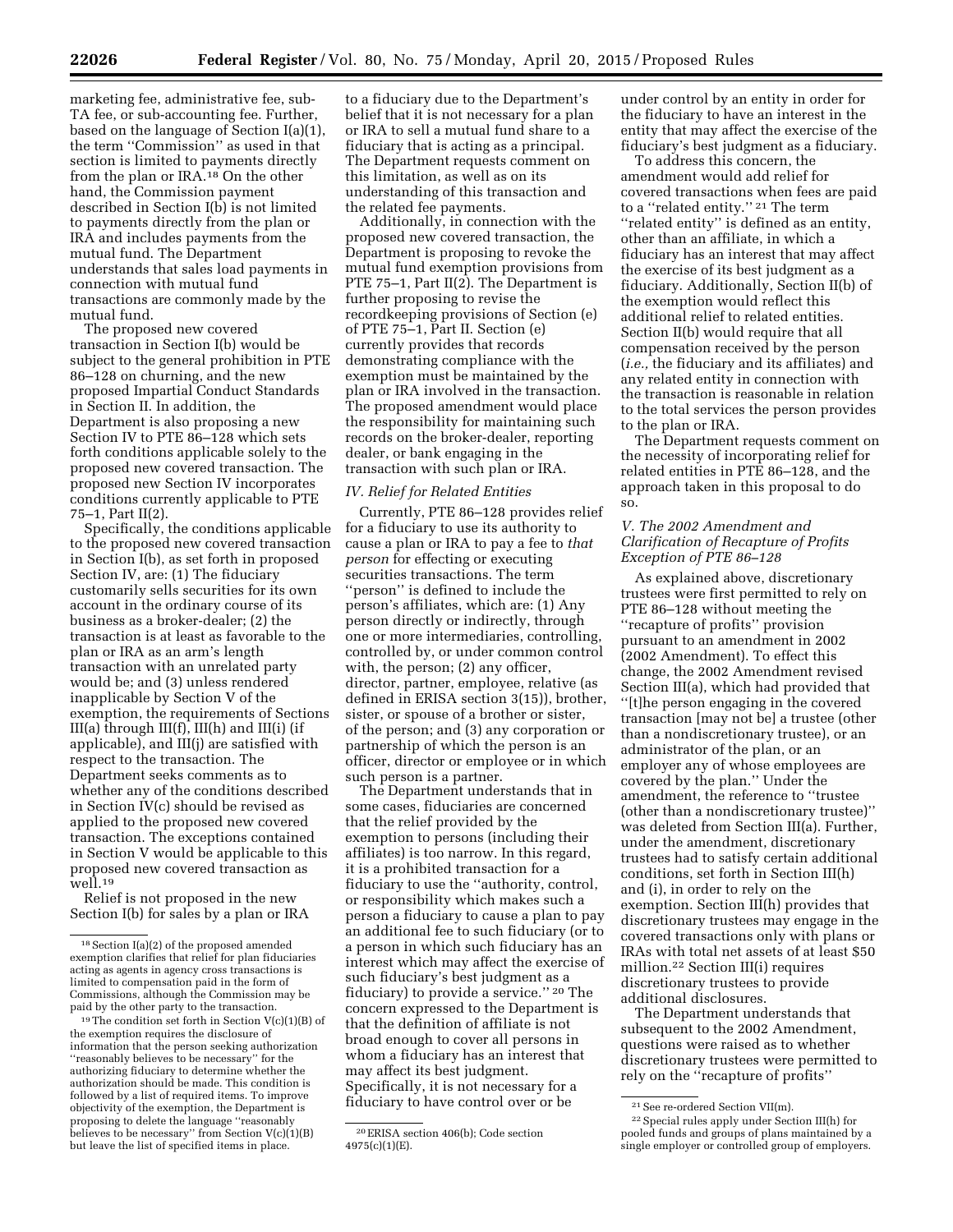provision of the exemption (redesignated in this proposal as Section V(b)) as an alternative to complying with Sections III(h) and (i). This provision allows persons identified in Section III(a) to engage the covered transactions if they return or credit to the plan or IRA all profits. By deleting the reference to discretionary trustees from Section III(a), the Department believes that the 2002 Amendment inadvertently may have prevented trustees of plans or IRAs from using the recapture of profits approach, and instead, has limited the exemption to trustees that satisfy Section III(h) and (i). As this result was not intended, the Department proposes to modify the exemption to permit all trustees, regardless of associated plan or IRA size, to utilize the exception as originally permitted in PTE 86–128 for the recapture of profits.

In order to achieve this result, the Department has proposed amendments to several different conditions of PTE 86–128. Section V(c), which is redesignated as Section V(b) in this proposal, provides that Sections III(a) and III(i) do not apply in any case where the person engaging in the covered transaction returns or credits to the plan or IRA all profits earned by that person in connection with the securities transaction associated with the covered transaction. In addition, the Department proposes to reinsert a reference to trustees (other than nondiscretionary trustees) in Section III(a) along with the existing references to plan administrators and employers. Finally, a sentence has been added to the end of Section III(a) stating: ''Notwithstanding the foregoing, this condition does not apply to a trustee that satisfies Section  $III(h)$  and (i)." The purpose of these proposed amendments is to clarify that trustees may engage in covered transactions subject to the recapture of profits limitations in Section V(b) of the exemption.

# *VI. Recordkeeping Requirements*

A proposed new Section VI to PTE 86–128 would require the fiduciary engaging in a transaction covered by the exemption to maintain records necessary to enable certain persons (described in proposed Section VI(b)) to determine whether the conditions of this exemption have been met. The proposed recordkeeping requirement is consistent with other existing class exemptions as well as the recordkeeping provisions of the other notices of proposed exemption published in this issue of the **Federal Register**.

# **Description of the Proposed Revocation of PTE 75–1, Part I(b) and (c), and II(2), and Proposed Amendment to and Restatement of PTE 75–1, Part II**

Lastly, the Department proposes to revoke Part I(b) and I(c) of PTE 75–1, and Part II(2) of PTE 75–1. Part I(b) of PTE 75–1 provides relief from ERISA section 406 and the taxes imposed by Code section 4975(a) and (b), for the effecting of securities transactions, including clearance, settlement or custodial functions incidental to effecting the transactions, by parties in interest or disqualified persons other than fiduciaries. Part I(c) of PTE 75–1 provides relief from ERISA section 406 and Code section 4975(a) and (b) for the furnishing of advice regarding securities or other property to a plan or IRA by a party in interest or disqualified person under circumstances which do not make the party in interest or disqualified person a fiduciary with respect to the plan or IRA.

PTE 75–1 was granted shortly after ERISA's passage in order to provide certainty to the securities industry over the nature and extent to which ordinary and customary transactions between broker-dealers and plans or IRAs would be subject to the ERISA prohibited transaction rules. Paragraphs (b) and (c) in Part I of PTE 75–1, specifically, served to provide exemptive relief for certain non-fiduciary services provided by broker-dealers in securities transactions. Code section 4975(d)(2), ERISA section 408(b)(2) and regulations thereunder, have clarified the scope of relief for service providers to plans and IRAs.23 The Department believes that the relief provided in Parts I(b) and I(c) of PTE 75–1 duplicates the relief available under the statutory exemptions. Therefore, the Department is proposing the revocation of these parts.

As noted earlier, the exemption in PTE 75–1, Part II(2), would, under this proposal, be incorporated into PTE 86– 128. Accordingly, the Department is proposing herein the revocation of PTE 75–1, Part II(2). In connection with the proposed revocation of PTE 75–1, Part  $\overline{II(2)}$ , the Department is proposing to amend Section (e) of the remaining exemption in PTE 75–1, Part II, the recordkeeping provisions of the exemption, to place the recordkeeping responsibility on the broker-dealer, reporting dealer, or bank engaging in transactions with the plan or IRA, as opposed to the plan or IRA itself.

### *Applicability Date*

The Department is proposing that compliance with the final regulation defining a fiduciary under ERISA section 3(21)(A)(ii) and Code section 4975(e)(3)(B) will begin eight months after the final regulation is published in the **Federal Register** (Applicability Date). The Department proposes to make the amendments to and partial revocation of this exemption, if granted, applicable on the Applicability Date as well.

# *Paperwork Reduction Act Statement*

As part of its continuing effort to reduce paperwork and respondent burden, the Department of Labor conducts a preclearance consultation program to provide the general public and Federal agencies with an opportunity to comment on proposed and continuing collections of information in accordance with the Paperwork Reduction Act of 1995 (PRA)  $(44 \text{ U.S.C. } 3506(c)(2)(A))$ . This helps to ensure that the public understands the Department's collection instructions, respondents can provide the requested data in the desired format, reporting burden (time and financial resources) is minimized, collection instruments are clearly understood, and the Department can properly assess the impact of collection requirements on respondents.

Currently, the Department is soliciting comments concerning the proposed information collection request (ICR) included in the Proposed Amendment to and Proposed Partial Revocation of Prohibited Transaction Exemption (PTE) 86–128 for Securities Transactions Involving Employee Benefit Plans and Broker-Dealers; Proposed Amendment to and Partial Revocation of PTE 75–1, Exemptions From Prohibitions Respecting Certain Classes of Transactions Involving Employee Benefits Plans and Certain Broker-Dealers, Reporting Dealers and Banks as part of its proposal to amend its 1975 rule that defines when a person who provides investment advice to an employee benefit plan or IRA becomes a fiduciary. A copy of the ICR may be obtained by contacting the PRA addressee shown below or at *[http://](http://www.RegInfo.gov) [www.RegInfo.gov.](http://www.RegInfo.gov)* 

The Department has submitted a copy of the proposed amendments to and partial revocation of PTEs 86–128 and 75–1 to the Office of Management and Budget (OMB) in accordance with 44 U.S.C. 3507(d) for review of its information collections. The Department and OMB are particularly interested in comments that:

<sup>23</sup>See 29 CFR 2550.408b-2, 42 FR 32390 (June 24, 1977) and Reasonable Contract or Arrangement under Section 408(b)(2)—Fee Disclosure, Final Rule, 77 FR 5632 (Feb. 3, 2012).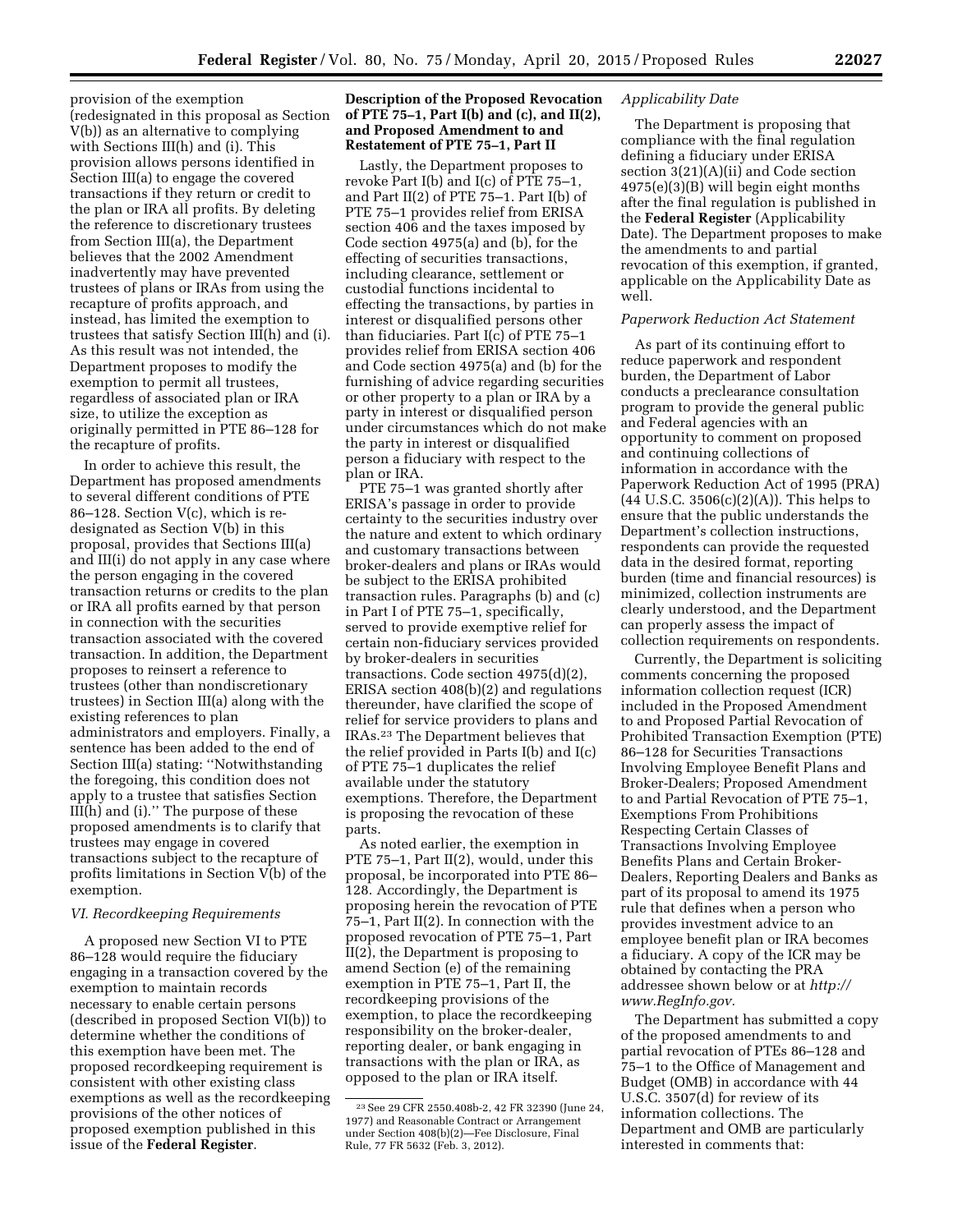• Evaluate whether the collection of information is necessary for the proper

performance of the functions of the agency, including whether the information will have practical utility; • Evaluate the accuracy of the agency's estimate of the burden of the

collection of information, including the validity of the methodology and assumptions used;

• Enhance the quality, utility, and clarity of the information to be collected; and

• Minimize the burden of the collection of information on those who are to respond, including through the use of appropriate automated, electronic, mechanical, or other technological collection techniques or other forms of information technology, *e.g.,* permitting electronic submission of responses.

Comments should be sent to the Office of Information and Regulatory Affairs, Office of Management and Budget, Room 10235, New Executive Office Building, Washington, DC 20503; Attention: Desk Officer for the Employee Benefits Security Administration. OMB requests that comments be received within 30 days of publication of the Proposed Amendments to ensure their consideration.

PRA Addressee: Address requests for copies of the ICR to G. Christopher Cosby, Office of Policy and Research, U.S. Department of Labor, Employee Benefits Security Administration, 200 Constitution Avenue NW., Room N– 5718, Washington, DC 20210. Telephone (202) 693–8410; Fax: (202) 219–5333. These are not toll-free numbers. ICRs submitted to OMB also are available at *[http://www.RegInfo.gov.](http://www.RegInfo.gov)* 

As discussed in detail below, as amended, PTE 86–128 would require financial firms to make certain disclosures to plan fiduciaries in order to receive relief from ERISA's and the Code's prohibited transaction rules for the receipt of commissions and to engage in riskless principal transactions involving mutual fund shares. Financial firms relying on either PTE 86–128 or PTE 75–1, as amended, would be required to maintain records necessary to prove that the conditions of these exemptions have been met. These requirements are information collection requests (ICRs) subject to the Paperwork Reduction Act.

The Department has made the following assumptions in order to establish a reasonable estimate of the paperwork burden associated with these ICRs:

• 38% of disclosures will be distributed electronically via means already used by respondents in the normal course of business and the costs arising from electronic distribution will be negligible;

• Financial institutions will use existing in-house resources to prepare the legal authorizations and disclosures, and maintain the recordkeeping systems necessary to meet the requirements of the exemption;

• A combination of personnel will perform the tasks associated with the ICRs at an hourly wage rate of \$125.95 for a financial manager, \$30.42 for clerical personnel, and \$129.94 for a legal professional; and 24

• Approximately 2,800 financial institutions 25 will take advantage of this exemption and they will use this exemption in conjunction with transactions involving 25.6 percent of their client plans.26

#### Disclosures and Consent Forms

In order to receive commissions in conjunction with the purchase of mutual fund shares or securities products, sections III(b) and III(d) of PTE 86–128 as amended require financial institutions to obtain advance written authorization from a plan fiduciary independent of the financial institutions (the authorizing fiduciary) and furnish the authorizing fiduciary with information necessary to determine whether an authorization should be made, including a copy of the exemption, a form for termination, a description of the financial institution's brokerage placement practices, and any other reasonably available information

25As described in the regulatory impact analysis for the accompanying rule, the Department estimates that approximately 2,619 broker dealers service the retirement market. The Department anticipates that the exemption will be used primarily, but not exclusively, by broker-dealers. Further, the Department assumes that all brokerdealers servicing the retirement market will use the exemption. Beyond the 2,619 broker-dealers, the Department estimates that almost 200 other financial institutions will use the exemption.

26This is a weighted average of the Department's estimates of the share of DB plans and DC plans with broker-dealer relationships. The Department welcomes comment on this estimate.

regarding the matter that the authorizing fiduciary requests.

Section III(c) requires financial institutions to obtain annual written reauthorization or provide the authorizing fiduciary with an annual termination form explaining that the authorization is terminable at will, without penalty to the plan, and that failure to return the form will result in continued authorization for the financial institution to engage in covered transactions on behalf of the plan. Furthermore, Section III(e) requires the financial institution to provide the authorizing fiduciary with either (a) a confirmation slip for each individual securities transaction within 10 days of the transaction containing the information described in Rule 10b– 10(a)(1–7) under the Securities Exchange Act of 1934, 17 CFR 240.10b– 10 or (b) a quarterly report containing certain financial information including the total of all transaction-related charges incurred by the plan. The Department assumes that financial institutions will meet this requirement for 40 percent of plans through the provision of a confirmation slip, which already is provided to their clients in the normal course of business, while financial institutions will meet this requirement for 60 percent of plans through provision of the quarterly report.

Finally, Section III(f) requires the financial institution to provide the authorizing fiduciary with an annual summary of the confirmation slips or quarterly reports. The summary must contain the following information: The total of all securities transaction-related charges incurred by the plan during the period in connection with the covered securities transactions, the amount of the securities transaction-related charges retained by the authorized person and the amount of these charges paid to other persons for execution or other services; a description of the financial institution's brokerage placement practices if such practices have materially changed during the period covered by the summary; and a portfolio turnover ratio calculated in a manner reasonable designed to provide the authorizing fiduciary the information needed to assist in discharging its duty of prudence. Section III(i) states that a financial institution that is a discretionary plan trustee who qualifies to use the exemption must provide the authorizing fiduciary with an annual report showing separately the commissions paid to affiliated brokers and non-affiliated brokers, on both a total dollar basis and a cents-per-share basis.

<sup>24</sup>The Department's estimated 2015 hourly labor rates include wages, other benefits, and overhead, and are calculated as follows: Mean wage from the 2013 National Occupational Employment Survey (April 2014, Bureau of Labor Statistics *[http://](http://www.bls.gov/news.release/pdf/ocwage.pdf) [www.bls.gov/news.release/pdf/ocwage.pdf](http://www.bls.gov/news.release/pdf/ocwage.pdf)*); wages as a percent of total compensation from the Employer Cost for Employee Compensation (June 2014, Bureau of Labor Statistics *[http://www.bls.gov/](http://www.bls.gov/news.release/ecec.t02.htm) [news.release/ecec.t02.htm](http://www.bls.gov/news.release/ecec.t02.htm)*); overhead as a multiple of compensation is assumed to be 25 percent of total compensation for paraprofessionals, 20 percent of compensation for clerical, and 35 percent of compensation for professional; annual inflation assumed to be 2.3 percent annual growth of total labor cost since 2013 (Employment Costs Index data for private industry, September 2014 *[http://](http://www.bls.gov/news.release/eci.nr0.htm) [www.bls.gov/news.release/eci.nr0.htm](http://www.bls.gov/news.release/eci.nr0.htm)*).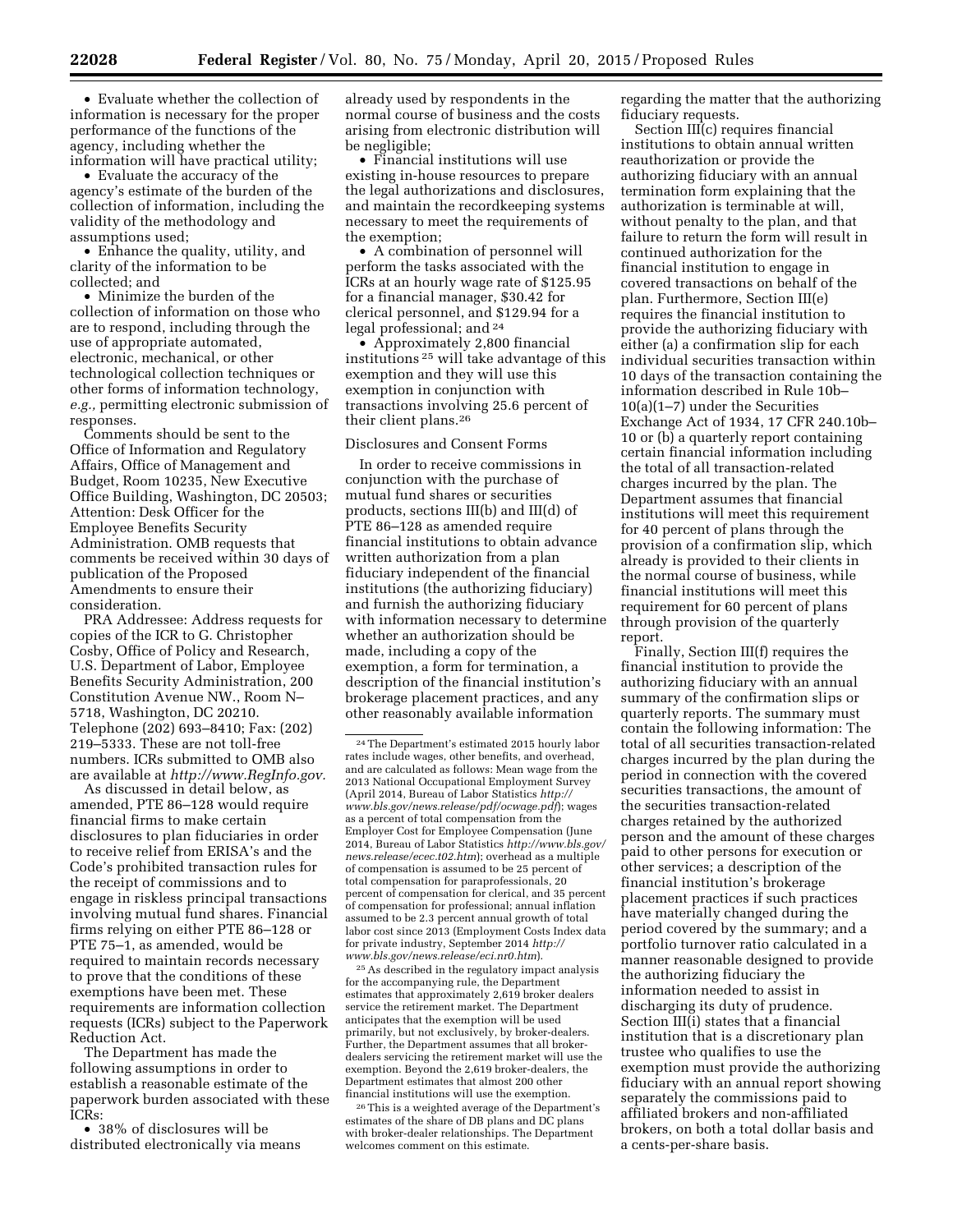### Legal Costs

According to the 2012 Form 5500, approximately 677,000 plans exist in the United States that could enter into relationships with financial institutions. Of these plans, the Department assumes that 6.5 percent are new plans or plans entering into relationships with new financial institutions and, as stated previously, 25.6 percent of these plans will engage in transactions covered under this PTE. The Department estimates that granting written authorization to the financial institutions will require one hour of legal time for each of the approximately 11,000 plans entering into new relationships with financial institutions each year. The Department also estimates that it will take one hour of legal time for each of the approximately 2,800 financial institutions to produce the annual termination form. This legal work results in a total of approximately 14,000 hours annually at an equivalent cost of \$1.8 million.

Production and Distribution of Required Disclosures

The Department estimates that approximately 173,000 plans have relationships with financial institutions and are likely to engage in transactions covered under this exemption. Of these 173,000 plans, approximately 11,000 are new clients to the financial institutions each year.

The Department estimates that 11,000 plans will send financial institutions a two page authorization letter each year. Prior to obtaining authorization, financial institutions will send the same 11,000 plans a seven page preauthorization disclosure. Paper copies of the authorization letter and the preauthorization disclosure will be mailed for 62 percent of the plans and distributed electronically for the remaining 38 percent. The Department estimates that electronic distribution will result in a de minimis cost, while paper distribution will cost approximately \$10,000. Paper distribution of the letter and disclosure will also require two minutes of clerical preparation time resulting in a total of 500 hours at an equivalent cost of approximately \$14,000.

The Department estimates that all of the 173,000 plans will receive a twopage annual termination form from financial institutions; 38 percent will be distributed electronically and 62 percent will be mailed. The Department estimates that electronic distribution will result in a de minimis cost, while the paper distribution will cost \$63,000. Paper distribution will also require two

minutes of clerical preparation time resulting in a total of 4,000 hours at an equivalent cost of \$109,000.

The Department estimates that 60 percent of plans (approximately 104,000) will receive quarterly two-page transaction reports from financial institutions four times per year; 38 percent will be distributed electronically and 62 percent will be mailed. The Department estimates that electronic distribution will result in a de minimis cost, while paper distribution will cost \$152,000. Paper distribution will also require two minutes of clerical preparation time resulting in a total of 9,000 hours at an equivalent cost of \$261,000.

The Department estimates that all of the 173,000 plans will receive a fivepage annual statement with a two-page summary of commissions paid from financial institutions; 38 percent will be distributed electronically and 62 percent will be mailed. The Department assumes that these disclosures will be distributed with the annual termination form, resulting in no further hour burden or postage cost. Electronic distribution will result in a de minimis cost, while the paper distribution will cost \$38,000 in materials costs.

Finally, the Department estimates that it will cost financial institutions \$3 per plan, for each of the 173,000 plans, to track all the transactions data necessary to populate the quarterly transaction reports, the annual statements, and the report of commissions paid. This results in an IT tracking cost of \$520,000.

#### Recordkeeping Requirement

Section VI of PTE 86–128, as amended, and condition (e) of PTE 75– 1, Part II, as amended, would require financial institutions to maintain or cause to be maintained for six years and disclosed upon request the records necessary for the Department, Internal Revenue Service, plan fiduciary, contributing employer or employee organization whose members are covered by the plan, participants and beneficiaries and IRA owners to determine whether the conditions of this exemption have been met.

The Department assumes that each financial institution will maintain these records on behalf of their client plans in their normal course of business. Therefore, the Department has estimated that the additional time needed to maintain records consistent with the exemption will only require about onehalf hour, on average, annually for a financial manager to organize and collate the documents or else draft a notice explaining that the information is exempt from disclosure, and an

additional 15 minutes of clerical time to make the documents available for inspection during normal business hours or prepare the paper notice explaining that the information is exempt from disclosure. Thus, the Department estimates that a total of 45 minutes of professional time per financial institution per year would be required for a total hour burden of 2,100 hours at an equivalent cost of \$198,000.

In connection with this recordkeeping and disclosure requirements discussed above, Section VI(b) of PTE 86–128 and Section (f) of PTE 75–1, Part II, provide that parties relying on the exemption do not have to disclose trade secrets or other confidential information to members of the public (*i.e.,* plan fiduciaries, contributing employers or employee organizations whose members are covered by the plan, participants and beneficiaries and IRA owners), but that in the event a party refuses to disclose information on this basis, it must provide a written notice to the requester advising of the reasons for the refusal and advising that the Department may request such information. The Department's experience indicates that this provision is not commonly invoked, and therefore, the written notice is rarely, if ever, generated. Therefore, the Department believes the cost burden associated with this clause is de minimis. No other cost burden exists with respect to recordkeeping.

#### Overall Summary

Overall, the Department estimates that in order to meet the conditions of this amended class exemption, over 14,000 financial institutions and plans will produce 958,000 disclosures and notices annually. These disclosures and notices will result in almost 29,000 burden hours annually, at an equivalent cost of \$2.4 million. This exemption will also result in a total annual cost burden of almost \$783,000.

These paperwork burden estimates are summarized as follows:

*Type of Review:* Revision of a Currently Approved Information Collection.

*Agency:* Employee Benefits Security Administration, Department of Labor.

*Titles:* (1) Proposed Amendment to and Partial Revocation of Prohibited Transaction Exemption (PTE) 86–128 for Securities Transactions Involving Employee Benefit Plans and Broker-Dealers; Proposed Amendment to and Partial Revocation of PTE 75–1, and (2) Proposed Investment Advice Regulation.

*OMB Control Number:* 1210–0059.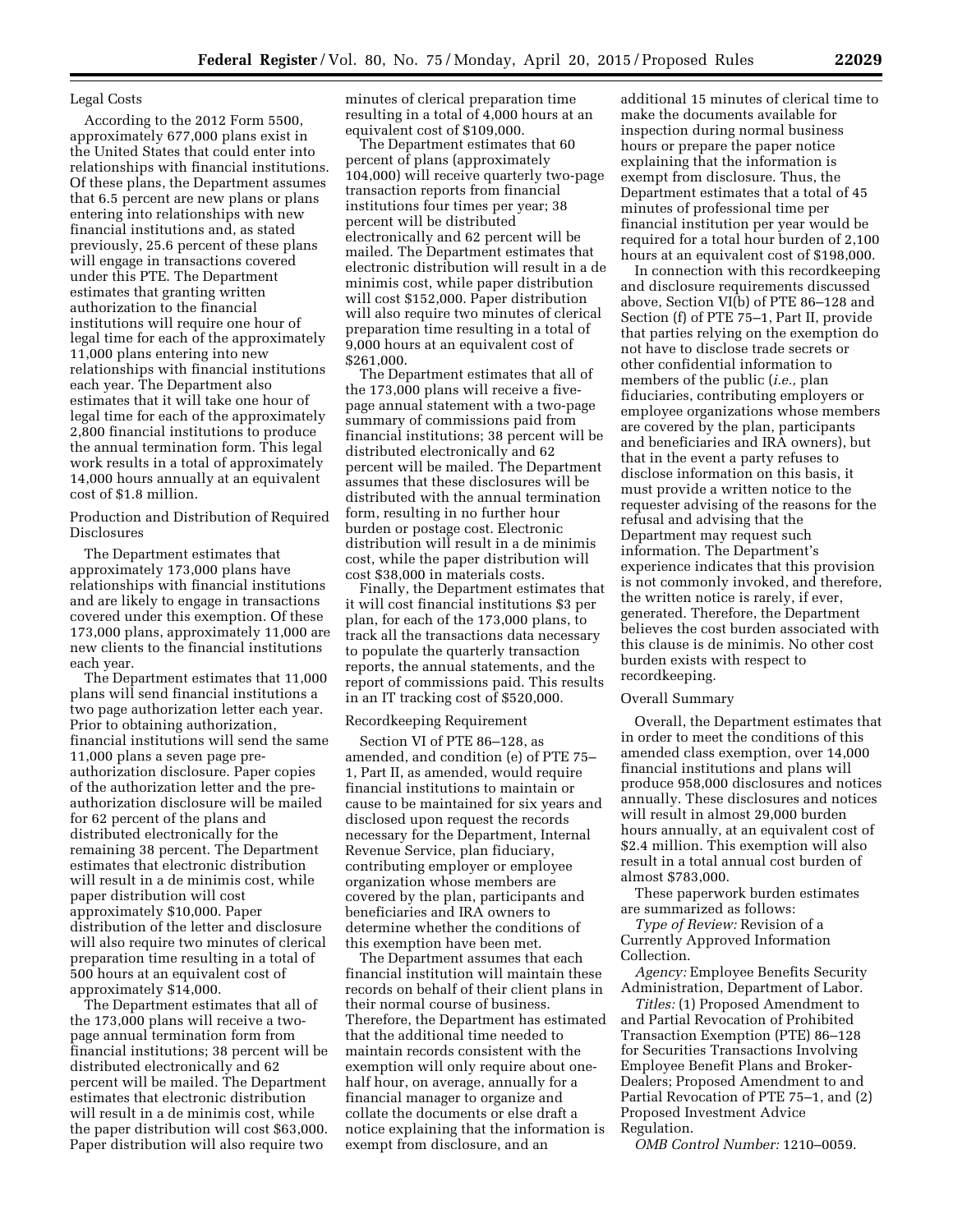*Affected Public:* Business or other forprofit.

*Estimated Number of Respondents:*  14.059.

*Estimated Number of Annual Responses:* 957,880.

*Frequency of Response:* Initially, Annually, When engaging in exempted transaction.

*Estimated Total Annual Burden Hours:* 28,795 hours.

*Estimated Total Annual Burden Cost:*  \$782,647.

### **General Information**

The attention of interested persons is directed to the following:

(1) The fact that a transaction is the subject of an exemption under ERISA section 408(a) and Code section 4975(c)(2) does not relieve a fiduciary or other party in interest or disqualified person with respect to a plan from certain other provisions of ERISA and the Code, including any prohibited transaction provisions to which the exemption does not apply and the general fiduciary responsibility provisions of ERISA section 404 which require, among other things, that a fiduciary discharge his or her duties respecting a plan solely in the interests of the participants and beneficiaries of the plan. Additionally, the fact that a transaction is the subject of an exemption does not affect the requirement of Code section 401(a) that the plan must operate for the exclusive benefit of the employees of the employer maintaining the plan and their beneficiaries;

(2) Before an exemption may be granted under ERISA section 408(a) and Code section 4975(c)(2), the Department must find that the exemption is administratively feasible, in the interests of plans and their participants and beneficiaries and IRA owners, and protective of the rights of plan participants and beneficiaries and IRA owners;

(3) If granted, an exemption is applicable to a particular transaction only if the transaction satisfies the conditions specified in the exemption; and

(4) These amended exemptions, if granted, will be supplemental to, and not in derogation of, any other provisions of ERISA and the Code, including statutory or administrative exemptions and transitional rules. Furthermore, the fact that a transaction is subject to an administrative or statutory exemption is not dispositive of whether the transaction is in fact a prohibited transaction.

#### **Written Comments**

The Department invites all interested persons to submit written comments on the proposed amendments and proposed revocations to the address and within the time period set forth above. All comments received will be made a part of the public record for this proceeding and will be available for examination on the Department's Internet Web site. Comments should state the reasons for the writer's interest in the proposed amendment and revocation. Comments received will be available for public inspection at the above address.

#### **Proposed Amendment to PTE 86–128**

Under section 408(a) of the Employee Retirement Income Security Act of 1974, as amended (ERISA) and section 4975(c)(2) of the Internal Revenue Code of 1986, as amended (the Code), and in accordance with the procedures set forth in 29 CFR part 2570, subpart B (76 FR 66637, 66644 (October 27, 2011)), the Department proposes to amend and restate PTE 86–128 as set forth below:

## **Section I. Covered Transactions**

(a) *Securities Transactions Exemptions.* If each of the conditions of Sections II and III of this exemption is either satisfied or not applicable under Section V, the restrictions of ERISA section 406(b) and the taxes imposed by Code section 4975(a) and (b) by reason of Code section  $4975(c)(1)(E)$  or  $(F)$  shall not apply to—(1) A plan fiduciary's using its authority to cause a plan to pay a Commission to that person or a Related Entity as agent for the plan, but only to the extent that such transactions are not excessive, under the circumstances, in either amount or frequency; and (2) A plan fiduciary's acting as the agent in an agency cross transaction for both the plan and one or more other parties to the transaction and the receipt by such person of a Commission from one or more other parties to the transaction.

(b) *Mutual Fund Transactions Exemption.* If each condition of Sections II and IV is either satisfied or not applicable under Section V, the restrictions of ERISA sections 406(a)(1)(A), 406(a)(1)(D) and 406(b) and the taxes imposed by Code section 4975(a) and (b), by reason of Code section  $4975(c)(1)(A)$ , (D), (E) and (F), shall not apply to a plan fiduciary's using its authority to cause the plan to purchase shares of an open end investment company registered under the Investment Company Act of 1940 (15 U.S.C. 80a–1 *et seq.*) (Mutual Fund) from such fiduciary, acting as principal,

and to the receipt of a Commission by such person in connection with such transaction, but only to the extent that such transactions are not excessive, under the circumstances, in either amount or frequency; provided that, the fiduciary (1) is a broker-dealer registered under the Securities Exchange Act of 1934 (15 U.S.C. 78a *et seq.*), and (2) is not a principal underwriter for, or affiliated with, such Mutual Fund, within the meaning of sections 2(a)(29) and 2(a)(3) of the Investment Company Act of 1940.

(c) *Scope of these Exemptions.* The exemptions set forth in Section I(a) and (b) do not apply to a transaction if (1) the plan is an Individual Retirement Account and (2) the fiduciary engaging in the transaction is a fiduciary by reason of the provision of investment advice for a fee, described in Code section 4975(e)(3)(B) and the applicable regulations.

### **Section II. Impartial Conduct Standards**

If the fiduciary engaging in the covered transaction is a fiduciary within the meaning of ERISA section 3(21)(A)(i) or (ii), or Code section  $4975(e)(3)(A)$  or  $(B)$ , with respect to the assets involved in the transaction, the following conditions must be satisfied with respect to such transaction to the extent they are applicable to the fiduciary's actions:

(a) When exercising fiduciary authority described in ERISA section 3(21)(A)(i) or (ii), or Code section  $4975(e)(3)(A)$  or  $(B)$ , with respect to the assets involved in the transaction, the fiduciary acts in the Best Interest of the plan.

(b) All compensation received by the person and any Related Entity in connection with the transaction is reasonable in relation to the total services the person and any Related Entity provide to the plan.

(c) The fiduciary's statements about recommended investments, fees, material conflicts of interest, and any other matters relevant to a plan's investment decisions, are not misleading. For this purpose, a fiduciary's failure to disclose a Material Conflict of Interest relevant to the services the fiduciary is providing or other actions it is taking in relation to a plan's investment decisions is deemed to be a misleading statement

# **III. Conditions Applicable to Transactions Described in Section I(a)**

Except to the extent otherwise provided in Section V of this exemption, Section I of this exemption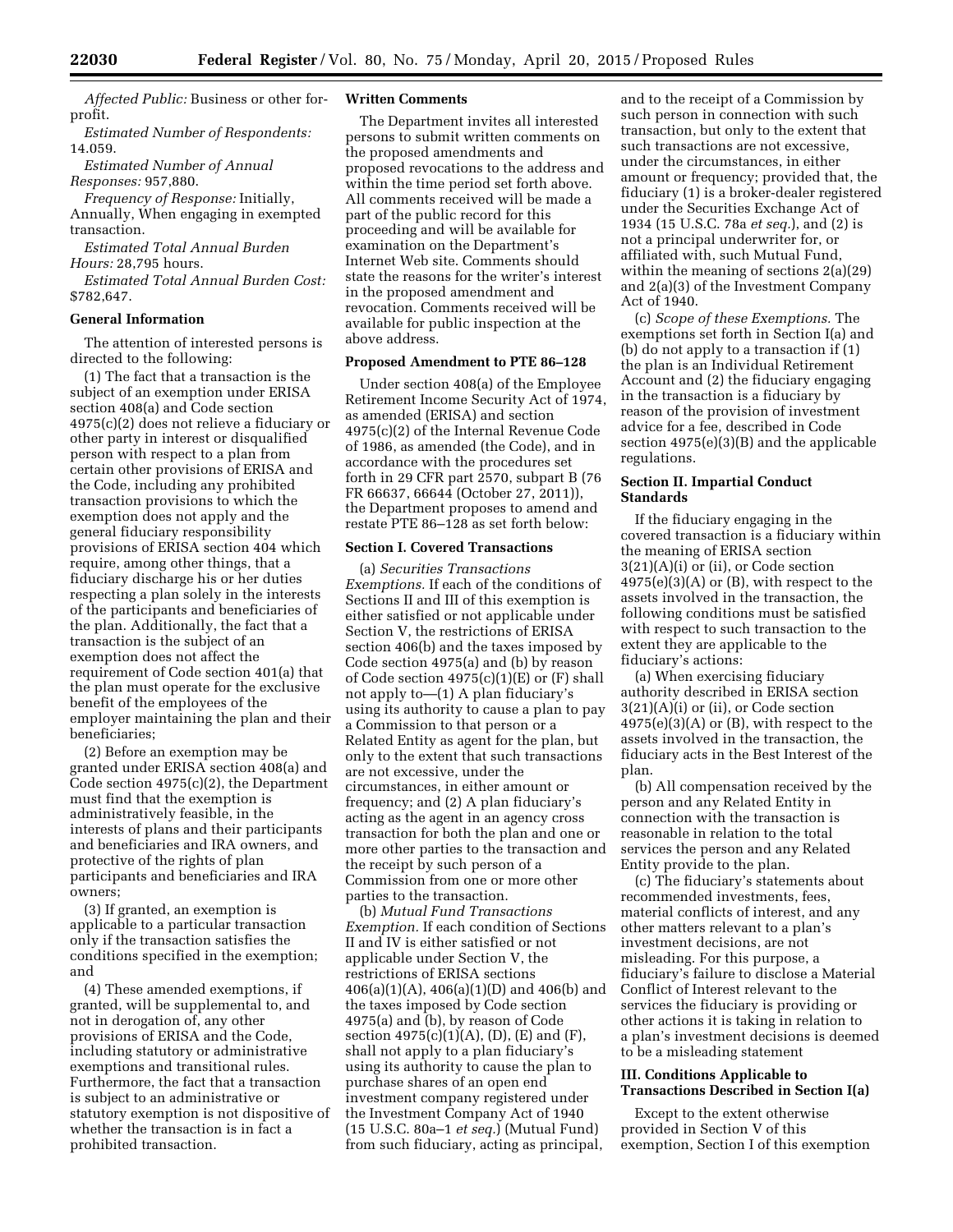applies only if the following conditions are satisfied:

(a) The person engaging in the covered transaction is not a trustee (other than a nondiscretionary trustee), an administrator of the plan, or an employer any of whose employees are covered by the plan. Notwithstanding the foregoing, this condition does not apply to a trustee that satisfies Section III(h) and (i).

(b) The covered transaction is performed under a written authorization executed in advance by a fiduciary of each plan whose assets are involved in the transaction, which plan fiduciary is independent of the person engaging in the covered transaction. The authorization is terminable at will by the plan, without penalty to the plan, upon receipt by the authorized person of written notice of termination.

(c) The authorized person obtains annual reauthorization to engage in transactions pursuant to the exemption in the method set forth in Section III(b). Alternatively, the authorized person may supply a form expressly providing an election to terminate the authorization described in Section III(b) with instructions on the use of the form to the authorizing fiduciary no less than annually. The instructions for such form must include the following information:

(1) The authorization is terminable at will by the plan, without penalty to the plan, when the authorized person receives (via first class mail, personal delivery, or email) from the authorizing fiduciary or other plan official having authority to terminate the authorization, a written notice of the intent of the plan to terminate authorization; and

(2) Failure to return the form or some other written notification of the plan's intent to terminate the authorization within thirty (30) days from the date the termination form is sent to the authorizing fiduciary will result in the continued authorization of the authorized person to engage in the covered transactions on behalf of the plan.

(d) Within three months before an initial authorization is made pursuant to Section III(b), the authorizing fiduciary is furnished with a copy of this exemption, the form for termination of authorization described in Section III(c), a description of the person's brokerage placement practices, and any other reasonably available information regarding the matter that the authorizing fiduciary requests.

(e) The person engaging in a covered transaction furnishes the authorizing fiduciary with either:

(1) A confirmation slip for each securities transaction underlying a covered transaction within ten business days of the securities transaction containing the information described in Rule 10b–10(a)(1–7) under the Securities Exchange Act of 1934; or

(2) at least once every three months and not later than 45 days following the period to which it relates, a report disclosing:

(A) A compilation of the information that would be provided to the plan pursuant to Section III(e)(1) during the three-month period covered by the report;

(B) the total of all securities transaction-related charges incurred by the plan during such period in connection with such covered transactions; and

(C) the amount of the securities transaction-related charges retained by such person, and the amount of such charges paid to other persons for execution or other services. For purposes of this paragraph (e), the words ''incurred by the plan'' shall be construed to mean ''incurred by the pooled fund'' when such person engages in covered transactions on behalf of a pooled fund in which the plan participates.

(f) The authorizing fiduciary is furnished with a summary of the information required under Section III(e)(1) at least once per year. The summary must be furnished within 45 days after the end of the period to which it relates, and must contain the following:

(1) The total of all securities transaction-related charges incurred by the plan during the period in connection with covered securities transactions.

(2) The amount of the securities transaction-related charges retained by the authorized person and the amount of these charges paid to other persons for execution or other services.

(3) A description of the brokerage placement practices of the person that is engaging in the covered transaction, if such practices have materially changed during the period covered by the summary.

(4)(A) A portfolio turnover ratio, calculated in a manner which is reasonably designed to provide the authorizing fiduciary with the information needed to assist in making a prudent determination regarding the amount of turnover in the portfolio. The requirements of this paragraph  $(f)(4)(A)$ will be met if the ''annualized portfolio turnover ratio,'' calculated in the manner described in paragraph (f)(4)(B), is contained in the summary.

(B) The ''annualized portfolio turnover ratio'' shall be calculated as a percentage of the plan assets consisting of securities or cash over which the authorized person had discretionary investment authority, or with respect to which such person rendered, or had any responsibility to render, investment advice within the meaning of ERISA section 3(21)(A)(ii), (the portfolio) at any time or times (management period(s)) during the period covered by the report. First, the ''portfolio turnover ratio'' (not annualized) is obtained by dividing (i) the lesser of the aggregate dollar amounts of purchases or sales of portfolio securities during the management period(s) by (ii) the monthly average of the market value of the portfolio securities during all management period(s). Such monthly average is calculated by totaling the market values of the portfolio securities as of the beginning and end of each management period and as of the end of each month that ends within such period(s), and dividing the sum by the number of valuation dates so used. For purposes of this calculation, all debt securities whose maturities at the time of acquisition were one year or less are excluded from both the numerator and the denominator. The ''annualized portfolio turnover ratio'' is then derived by multiplying the ''portfolio turnover ratio'' by an annualizing factor. The annualizing factor is obtained by dividing (iii) the number twelve by (iv) the aggregate duration of the management period(s) expressed in months (and fractions thereof). Examples of the use of this formula are provided in Section VII.

(C) The information described in this paragraph (f)(4) is not required to be furnished in any case where the authorized person has not exercised discretionary authority over trading in the plan's account, nor provided investment advice within the meaning of ERISA section 3(21)(A)(ii), during the period covered by the report.

For purposes of this paragraph (f), the words ''incurred by the plan'' shall be construed to mean ''incurred by the pooled fund'' when such person engages in covered transactions on behalf of a pooled fund in which the plan participates.

(g) If an agency cross transaction to which Section V(a) does not apply is involved, the following conditions must also be satisfied:

(1) The information required under Section III(d) or Section  $V(c)(1)(B)$  of this exemption includes a statement to the effect that with respect to agency cross transactions, the person effecting or executing the transactions will have a potentially conflicting division of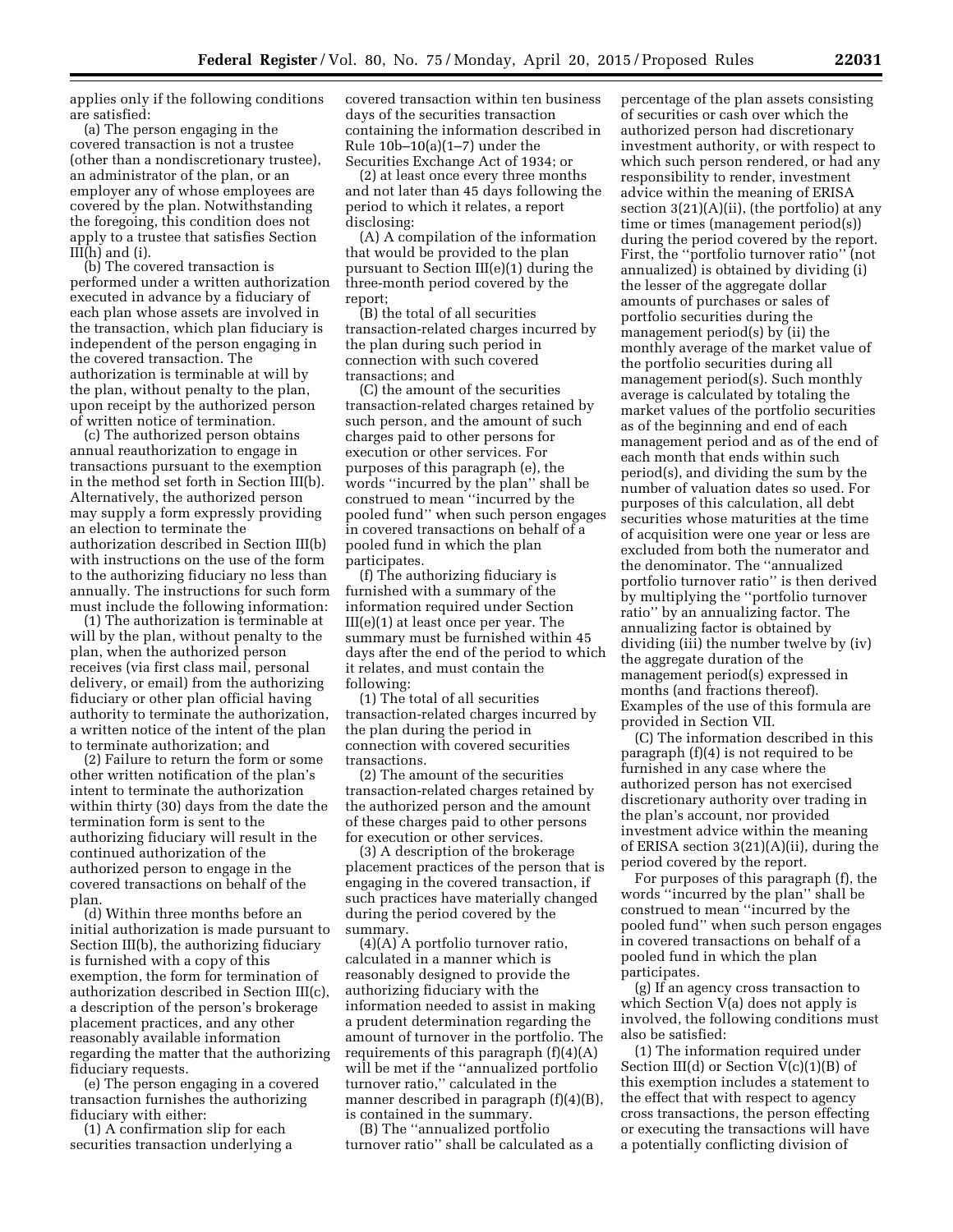loyalties and responsibilities regarding the parties to the transactions;

(2) The summary required under Section III(f) of this exemption includes a statement identifying the total number of agency cross transactions during the period covered by the summary and the total amount of all commissions or other remuneration received or to be received from all sources by the person engaging in the transactions in connection with the transactions during the period;

(3) The person effecting or executing the agency cross transaction has the discretionary authority to act on behalf of, and/or provide investment advice to, either (A) one or more sellers or (B) one or more buyers with respect to the transaction, but not both.

(4) The agency cross transaction is a purchase or sale, for no consideration other than cash payment against prompt delivery of a security for which market quotations are readily available; and

(5) The agency cross transaction is executed or effected at a price that is at or between the independent bid and independent ask prices for the security prevailing at the time of the transaction.

(h) Except pursuant to Section V(b), a trustee (other than a non-discretionary trustee) may engage in a covered transaction only with a plan that has total net assets with a value of at least \$50 million and in the case of a pooled fund, the \$50 million requirement will be met if 50 percent or more of the units of beneficial interest in such pooled fund are held by plans having total net assets with a value of at least \$50 million.

For purposes of the net asset tests described above, where a group of plans is maintained by a single employer or controlled group of employers, as defined in ERISA section 407(d)(7), the \$50 million net asset requirement may be met by aggregating the assets of such plans, if the assets are pooled for investment purposes in a single master trust.

(i) The trustee described in Section III(h) engaging in a covered transaction furnishes, at least annually, to the authorizing fiduciary of each plan the following:

(1) The aggregate brokerage commissions, expressed in dollars, paid by the plan to brokerage firms affiliated with the trustee;

(2) the aggregate brokerage commissions, expressed in dollars, paid by the plan to brokerage firms unaffiliated with the trustee;

(3) the average brokerage commissions, expressed as cents per share, paid by the plan to brokerage firms affiliated with the trustee; and

(4) the average brokerage commissions, expressed as cents per share, paid by the plan (to brokerage firms unaffiliated with the trustee.

For purposes of this paragraph (i), the words ''paid by the plan'' shall be construed to mean ''paid by the pooled fund'' when the trustee engages in covered transactions on behalf of a pooled fund in which the plan participates.

(j) In the case of securities transactions involving shares of Mutual Funds, other than exchange traded funds, at the time of the transaction, the shares are purchased or sold at net asset value (NA $\bar{V}$ ) plus a commission, in accordance with applicable securities laws and regulations.

# **Section IV. Conditions Applicable to Transactions Described in Section I(b)**

Section I(b) of this exemption applies only if the following conditions are satisfied:

(a) The fiduciary engaging in the covered transaction customarily purchases and sells securities for its own account in the ordinary course of its business as a broker-dealer.

(b) At the time the transaction is entered into, the terms are at least as favorable to the plan as the terms generally available in an arm's length transaction with an unrelated party.

(c) Except to the extent otherwise provided in Section V, the requirements of Section III(a) through III(f), III(h) and III(i) (if applicable), and III(j) are satisfied with respect to the transaction.

# **Section V. Exceptions From Conditions**

(a) Certain agency cross transactions. Section III of this exemption does not apply in the case of an agency cross transaction, provided that the person effecting or executing the transaction:

(1) Does not render investment advice to any plan for a fee within the meaning of ERISA section 3(21)(A)(ii) with respect to the transaction;

(2) is not otherwise a fiduciary who has investment discretion with respect to any plan assets involved in the transaction, *see* 29 CFR 2510.3–21(d); and

(3) does not have the authority to engage, retain or discharge any person who is or is proposed to be a fiduciary regarding any such plan assets.

(b) Recapture of profits. Sections III(a) and III(i) do not apply in any case where the person who is engaging in a covered transaction returns or credits to the plan all profits earned by that person and any Related Entity in connection with the securities transactions associated with the covered transaction.

(c) Special rules for pooled funds. In the case of a person engaging in a covered transaction on behalf of an account or fund for the collective investment of the assets of more than one plan (a pooled fund):

(1) Sections III(b), (c) and (d) of this exemption do not apply if—

(A) the arrangement under which the covered transaction is performed is subject to the prior and continuing authorization, in the manner described in this paragraph (c)(1), of a plan fiduciary with respect to each plan whose assets are invested in the pooled fund who is independent of the person. The requirement that the authorizing fiduciary be independent of the person shall not apply in the case of a plan covering only employees of the person, if the requirements of Section V(c)(2)(A) and (B) are met.

(B) The authorizing fiduciary is furnished with any information that is reasonably necessary to determine whether the authorization should be given or continued, not less than 30 days prior to implementation of the arrangement or material change thereto, including (but not limited to) a description of the person's brokerage placement practices, and, where requested any other reasonably available information regarding the matter upon the reasonable request of the authorizing fiduciary at any time.

(C) In the event an authorizing fiduciary submits a notice in writing to the person engaging in or proposing to engage in the covered transaction objecting to the implementation of, material change in, or continuation of, the arrangement, the plan on whose behalf the objection was tendered is given the opportunity to terminate its investment in the pooled fund, without penalty to the plan, within such time as may be necessary to effect the withdrawal in an orderly manner that is equitable to all withdrawing plans and to the nonwithdrawing plans. In the case of a plan that elects to withdraw under this subparagraph (c)(1)(C), the withdrawal shall be effected prior to the implementation of, or material change in, the arrangement; but an existing arrangement need not be discontinued by reason of a plan electing to withdraw.

(D) In the case of a plan whose assets are proposed to be invested in the pooled fund subsequent to the implementation of the arrangement and that has not authorized the arrangement in the manner described in Section  $V(c)(1)(B)$  and  $(C)$ , the plan's investment in the pooled fund is subject to the prior written authorization of an authorizing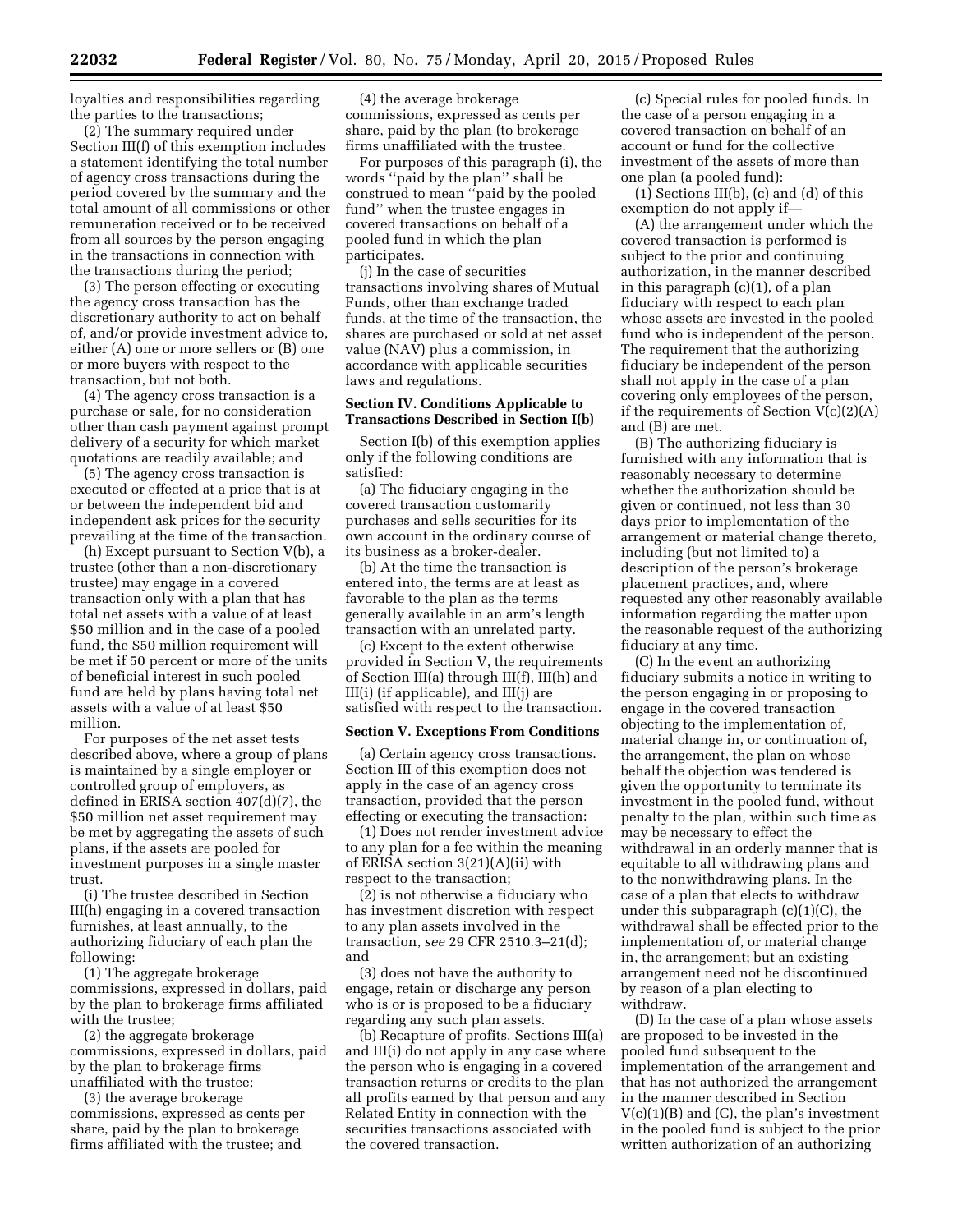fiduciary who satisfies the requirements of subparagraph (c)(1)(A).

(2) Section III(a) of this exemption, to the extent that it prohibits the person from being the employer of employees covered by a plan investing in a pool managed by the person, does not apply if—

(A) The person is an ''investment manager'' as defined in section 3(38) of ERISA, and

(B) Either (i) the person returns or credits to the pooled fund all profits earned by the person and any Related Entity in connection with all covered transactions engaged in by the fund, or (ii) the pooled fund satisfies the requirements of paragraph V(c)(3).

(3) A pooled fund satisfies the requirements of this paragraph for a fiscal year of the fund if—

(A) On the first day of such fiscal year, and immediately following each acquisition of an interest in the pooled fund during the fiscal year by any plan covering employees of the person, the aggregate fair market value of the interests in such fund of all plans covering employees of the person does not exceed twenty percent of the fair market value of the total assets of the fund; and

(B) The aggregate brokerage commissions received by the person and any Related Entity, in connection with covered transactions engaged in by the person on behalf of all pooled funds in which a plan covering employees of the person participates, do not exceed five percent of the total brokerage commissions received by the person and any Related Entity from all sources in such fiscal year.

# **Section VI. Recordkeeping Requirements**

(a) The plan fiduciary engaging in the covered transactions maintains or causes to be maintained for a period of six years, in a manner that is accessible for audit and examination, the records necessary to enable the persons described in Section VI(b) to determine whether the conditions of this exemption have been met, except that:

(1) If the records necessary to enable the persons described in Section VI(b) below to determine whether the conditions of the exemption have been met are lost or destroyed, due to circumstances beyond the control of the such plan fiduciary, then no prohibited transaction will be considered to have occurred solely on the basis of the unavailability of those records; and

(2) No party in interest, other than such plan fiduciary who is responsible for record-keeping, shall be subject to the civil penalty that may be assessed

under ERISA section 502(i) or the taxes imposed by Code section 4975(a) and (b) if the records are not maintained or are not available for examination as required by paragraph (b) below; and

(b)(1) Except as provided below in subparagraph (2) and notwithstanding any provisions of ERISA section 504(a)(2) and (b), the records referred to in the above paragraph are unconditionally available at their customary location for examination during normal business hours by—

(A) Any duly authorized employee or representative of the Department or the Internal Revenue Service;

(B) Any fiduciary of the plan or any duly authorized employee or representative of such fiduciary;

(C) Any contributing employer and any employee organization whose members are covered by the plan, or any authorized employee or representative of these entities; or

(D) Any participant or beneficiary of the plan or the duly authorized representative of such participant or beneficiary; and

(2) None of the persons described in subparagraph (1)(B)–(D) above shall be authorized to examine trade secrets or commercial or financial information of such fiduciary which is privileged or confidential.

(3) Should such plan fiduciary refuse to disclose information on the basis that such information is exempt from disclosure, such plan fiduciary shall, by the close of the thirtieth (30th) day following the request, provide a written notice advising that person of the reasons for the refusal and that the Department may request such information.

#### **Section VII. Definitions**

The following definitions apply to this exemption:

(a) The term ''person'' includes the person and affiliates of the person.

(b) An ''affiliate'' of a person includes the following:

(1) Any person directly or indirectly, through one or more intermediaries, controlling, controlled by, or under common control with, the person;

(2) Any officer, director, partner, employee, relative (as defined in ERISA section 3(15)), brother, sister, or spouse of a brother or sister, of the person; and

(3) Any corporation or partnership of which the person is an officer, director or employee or in which such person is a partner.

A person is not an affiliate of another person solely because one of them has investment discretion over the other's assets. The term ''control'' means the power to exercise a controlling

influence over the management or policies of a person other than an individual.

(c) An ''agency cross transaction'' is a securities transaction in which the same person acts as agent for both any seller and any buyer for the purchase or sale of a security.

(d) The term ''covered transaction'' means an action described in Section I of this exemption.

(e) The term ''effecting or executing a securities transaction'' means the execution of a securities transaction as agent for another person and/or the performance of clearance, settlement, custodial or other functions ancillary thereto.

(f) A plan fiduciary is ''independent'' of a person if it (1) is not the person, (2) does not receive compensation or other consideration for his or her own account from the person, and (3) does not have a relationship to or an interest in the person that might affect the exercise of the person's best judgment in connection with transactions described in this exemption. Notwithstanding the foregoing, if the plan is an individual retirement account not subject to title I of ERISA, and is beneficially owned by an employee, officer, director or partner of the person engaging in covered transactions with the IRA pursuant to this exemption, such beneficial owner is deemed ''independent'' for purposes of this definition.

(g) The term ''profit'' includes all charges relating to effecting or executing securities transactions, less reasonable and necessary expenses including reasonable indirect expenses (such as overhead costs) properly allocated to the performance of these transactions under generally accepted accounting principles.

(h) The term ''securities transaction'' means the purchase or sale of securities.

(i) The term ''nondiscretionary trustee'' of a plan means a trustee or custodian whose powers and duties with respect to any assets of the plan are limited to (1) the provision of nondiscretionary trust services to the plan, and (2) duties imposed on the trustee by any provision or provisions of ERISA or the Code. The term ''nondiscretionary trust services'' means custodial services and services ancillary to custodial services, none of which services are discretionary. For purposes of this exemption, a person does not fail to be a nondiscretionary trustee solely by reason of having been delegated, by the sponsor of a master or prototype

plan, the power to amend such plan. (j) The term ''plan'' means an employee benefit plan described in ERISA section 3(3) and any plan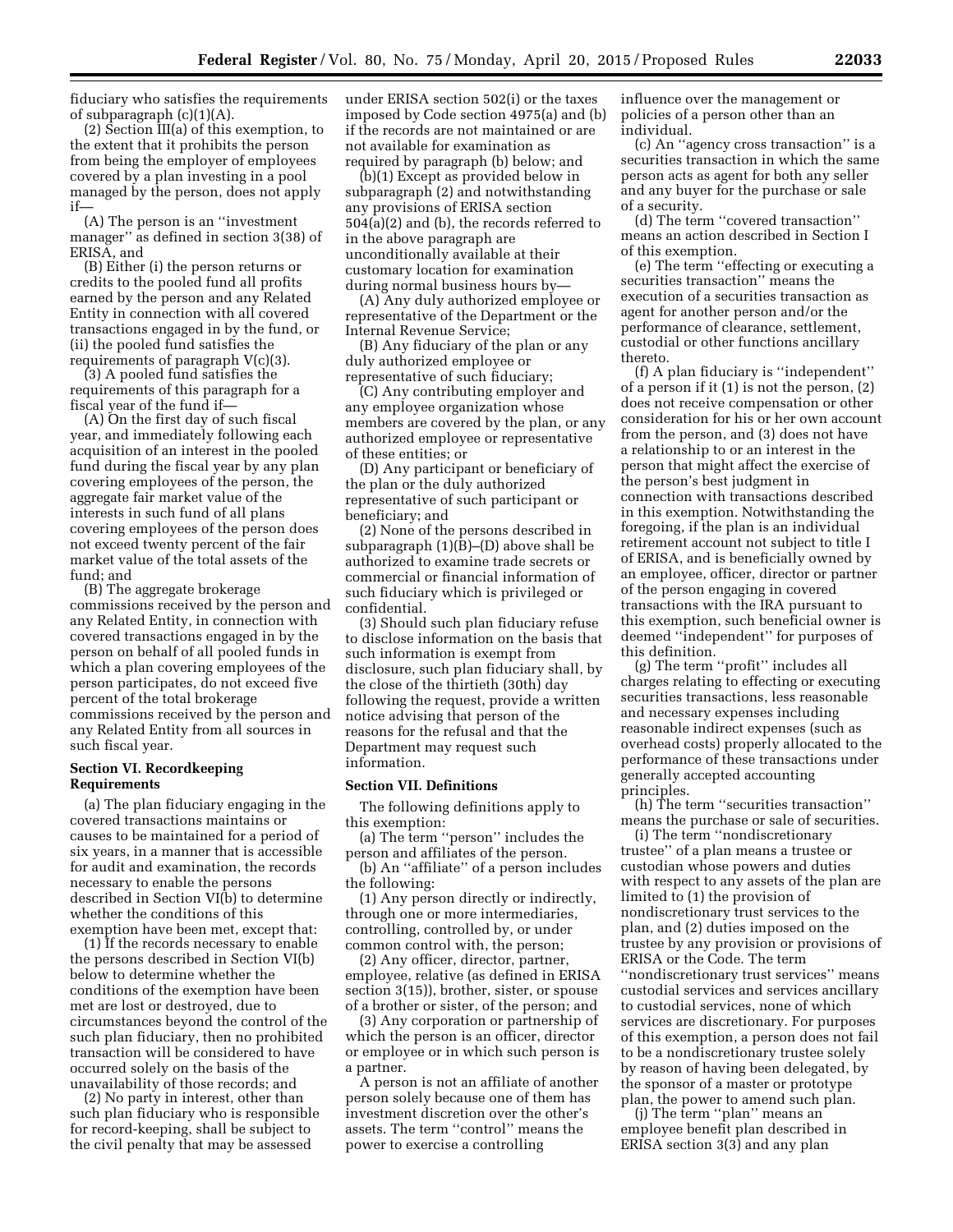described in Code section 4975(e)(1) (including an Individual Retirement Account as defined in VII(k)).

(k) The terms ''Individual Retirement Account'' or ''IRA'' mean any trust, account or annuity described in Code section  $4975(e)(1)(B)$  through  $(F)$ , including, for example, an individual retirement account described in section 408(a) of the Code and a health savings account described in section 223(d) of the Code.

(l) The term ''Related Entity'' means an entity, other than an affiliate, in which a person has an interest which may affect the person's exercise of its best judgment as a fiduciary.

(m) A fiduciary acts in the ''Best Interest'' of the plan when the fiduciary acts with the care, skill, prudence, and diligence under the circumstances then prevailing that a prudent person would exercise based on the investment objectives, risk tolerance, financial circumstances, and needs of the plan, without regard to the financial or other interests of the fiduciary, its affiliate, a Related Entity or any other party.

(n) The term ''Commission'' means a brokerage commission or sales load paid for the service of effecting or executing the transaction, but not a 12b–1 fee, revenue sharing payment, marketing fee, administrative fee, sub-TA fee or subaccounting fee.

(o) A ''Material Conflict of Interest'' exists when person has a financial interest that could affect the exercise of its best judgment as a fiduciary in rendering advice to a Plan or IRA.

# **Section VIII. Examples Illustrating the Use of the Annualized Portfolio Turnover Ratio Described in Section III(f)(4)(B)**

(a) M, an investment manager affiliated with a broker dealer that M uses to effect securities transactions for the accounts that it manages, exercises investment discretion over the account of plan P for the period January 1, 2014, though June 30, 2014, after which the relationship between M and P ceases. The market values of P's account with A at the relevant times (excluding debt securities having a maturity of one year or less at the time of acquisition) are:

| Date                | Market value<br>(\$ millions) |
|---------------------|-------------------------------|
| January 1, 2014     | 10.4                          |
| January 31, 2014    | 10.2                          |
| February 28, 2014   | 9.9                           |
| March 31, 2014      | 10.0                          |
| April 30, 2014      | 10.6                          |
| May 31, 2014        | 11.5                          |
| June 30, 2014       | 12.0                          |
| Sum of market value | 74.6                          |

Aggregate purchases during the 6 month period were \$850,000; aggregate sales were \$1,000,000, excluding in each case debt securities having a maturity of one year or less at the time of acquisition.

For purposes of Section III(f)(4) of this exemption, M computes the annualized portfolio turnover as follows:

A = \$850,000 (lesser of purchases or sales)

 $B = $10,657,143$  (\$74.6 million divided by 7, *i.e.,* number of valuation dates)

Annualizing factor =  $C/D = 12/6 = 2$ Annualized portfolio turnover ratio =  $2 \times (850,000/10,657,143) = 0.160 = 16.0$ percent

(b) Same facts as (a), except that M manages the portfolio through July 15, 2014, and, in addition, resumes management of the portfolio on November 10, 2014, through the end of the year. The additional relevant valuation dates and portfolio values are:

| Dates                | Market value<br>(\$ millions) |
|----------------------|-------------------------------|
| July 15, 2014        | 12.2                          |
| November 10, 2014    | 9.4                           |
| November 30, 2014    | 9.6                           |
| December 31, 2014    | 9.8                           |
| Sum of market values | 41.0                          |

During the periods July 1, 2014, through July 15, 2014, and November 10, 2014, through December 31, 2014, there were an additional \$650,000 of purchases and \$400,000 of sales. Thus, total purchases were \$1,500,000 (*i.e.,*  \$850,000 + \$650,000) and total sales were \$1,400,000 (*i.e.,* \$1,000,000 + \$400,000) for the management periods.

M now computes the annualized portfolio turnover as follows:

 $A = $1,400,000$  (lesser of aggregate purchases or sales)

B = \$10,509,091 (\$10,509,091 (\$115.6 million divided by 11)

Annualizing factor =  $C/D = 12/ (6.5 +$  $1.67$ ) = 1.47

Annualized portfolio turnover ratio =  $1.47 \times (1,400,000/10,509,091) = 0.196 =$ 19.6 percent.

# **Proposed Revocation of Parts I(b), I(c) and II(2) of PTE 75–1 and Restatement of PTE 75–1**

The Department is proposing to revoke Parts I(b), I(c) and II(2) of PTE 75–1. In connection with the proposed revocation of Part II(2), the Department is republishing Part II of PTE 75–1. Part II of PTE 75–1 shall read as follows:

The restrictions of section 406(a) of the Employee Retirement Income Security Act of 1974 (the Act) and the taxes imposed by section 4975(a) and (b) of the Internal Revenue Code of 1986

(the Code), by reason of section  $4975(c)(1)(A)$  through (D) of the Code, shall not apply to any purchase or sale of a security between an employee benefit plan and a broker-dealer registered under the Securities Exchange Act of 1934 (15 U.S.C. 78a *et seq.*), a reporting dealer who makes primary markets in securities of the United States Government or of any agency of the United States Government (Government securities) and reports daily to the Federal Reserve Bank of New York its positions with respect to Government securities and borrowings thereon, or a bank supervised by the United States or a State if the following conditions are met:

(a) In the case of such broker-dealer, it customarily purchases and sells securities for its own account in the ordinary course of its business as a broker-dealer.

(b) In the case of such reporting dealer or bank, it customarily purchases and sells Government securities for its own account in the ordinary course of its business and such purchase or sale between the plan and such reporting dealer or bank is a purchase or sale of Government securities.

(c) Such transaction is at least as favorable to the plan as an arm's length transaction with an unrelated party would be, and it was not, at the time of such transaction, a prohibited transaction within the meaning of section 503(b) of the Code.

(d) Neither the broker-dealer, reporting dealer, bank, nor any affiliate thereof has or exercises any discretionary authority or control (except as a directed trustee) with respect to the investment of the plan assets involved in the transaction, or renders investment advice (within the meaning of 29 CFR 2510.3–21(c)) with respect to those assets.

(e) The broker-dealer, reporting dealer, or bank engaging in the covered transaction maintains or causes to be maintained for a period of six years from the date of such transaction such records as are necessary to enable the persons described in paragraph (f) of this exemption to determine whether the conditions of this exemption have been met, except that:

(1) No party in interest other than the broker-dealer, reporting dealer, or bank engaging in the covered transaction, shall be subject to the civil penalty, which may be assessed under section 502(i) of the Act, or to the taxes imposed by section 4975(a) and (b) of the Code, if such records are not maintained, or are not available for examination as required by paragraph (f) below; and